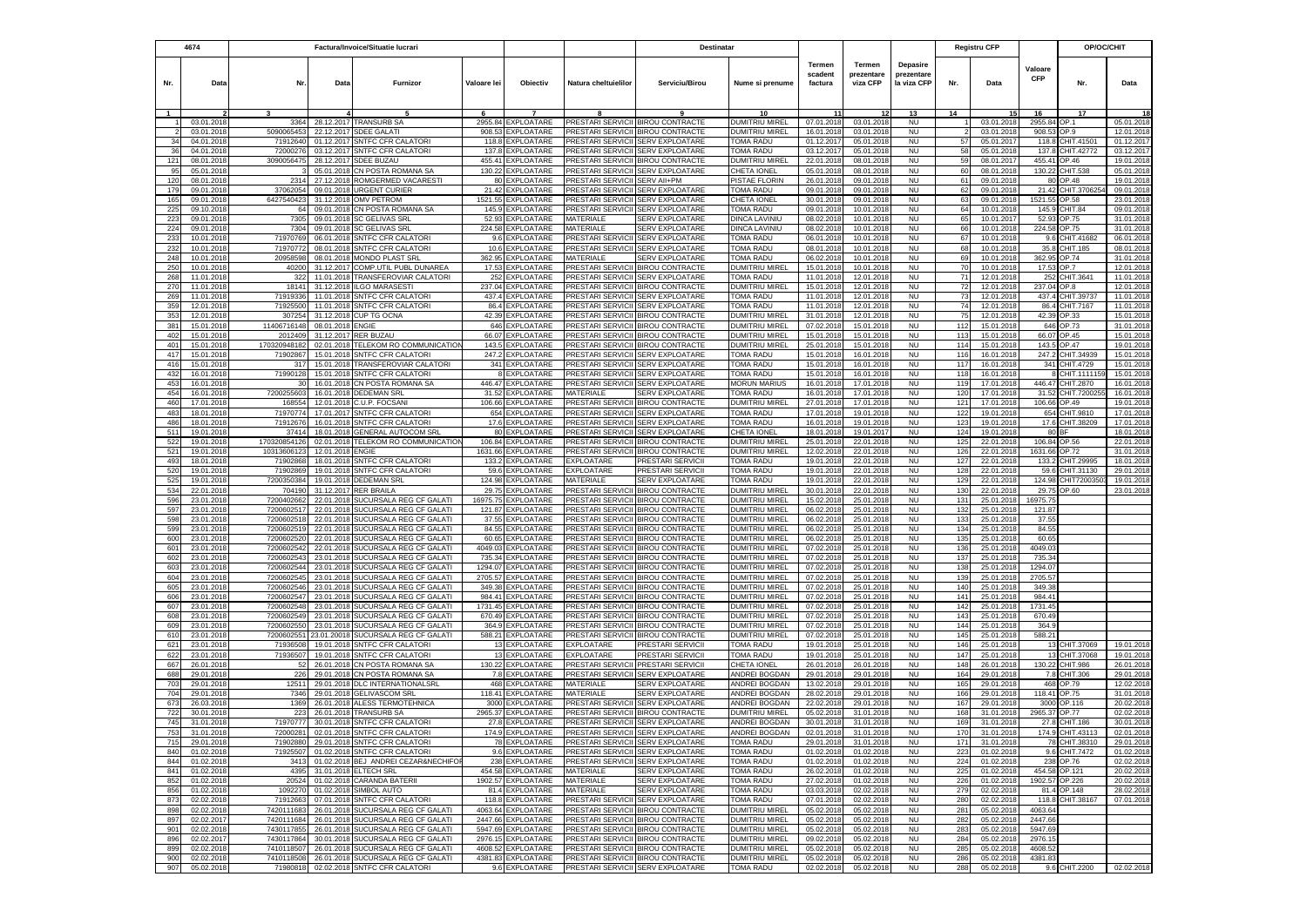|              | 4674                     |                          |                          | Factura/Invoice/Situatie lucrari                                         |                    |                                          |                                               | Destinatar                                                             |                                                |                                     |                                  |                                              |            | <b>Registru CFP</b>      |                       | OP/OC/CHIT          |                          |
|--------------|--------------------------|--------------------------|--------------------------|--------------------------------------------------------------------------|--------------------|------------------------------------------|-----------------------------------------------|------------------------------------------------------------------------|------------------------------------------------|-------------------------------------|----------------------------------|----------------------------------------------|------------|--------------------------|-----------------------|---------------------|--------------------------|
| Nr.          | Data                     | Nr.                      | Data                     | Furnizor                                                                 | Valoare lei        | Objectiv                                 | Natura cheltuielilor                          | Serviciu/Birou                                                         | Nume si prenume                                | <b>Termen</b><br>scadent<br>factura | Termen<br>prezentare<br>viza CFP | <b>Depasire</b><br>prezentare<br>la viza CFP | Nr.        | Data                     | Valoare<br><b>CFP</b> | Nr.                 | Data                     |
|              |                          |                          |                          |                                                                          |                    |                                          |                                               |                                                                        | 10                                             |                                     |                                  | 13                                           | 14         |                          |                       | 17                  |                          |
| 908          | 05.02.201                | 71980818                 | 02.02.2018               | SNTFC CFR CALATORI                                                       | 7.1                | <b>EXPLOATARE</b>                        | PRESTARI SERVICII                             | <b>SERV EXPLOATARE</b>                                                 | <b>TOMA RADU</b>                               | 02.02.2019                          | 05.02.2019                       | <b>NU</b>                                    | 289        | 05.02.2018               | 7.1                   | CHIT.40828          | 02.02.2018               |
| 914          | 05.02.201                | 6428360852               |                          | 31.01.2018 OMV PETROM                                                    | 1177.56            | EXPLOATARE                               | PRESTARI SERVICII                             | <b>SERV EXPLOATARE</b>                                                 | CHETA IONEL                                    | 02.03.2018                          | 05.02.2018                       | <b>NU</b>                                    | 290        | 05.02.201                | 1177.56               | OP.146              | 28.02.201                |
| 948<br>948   | 05.02.201<br>05.02.2018  | 35390<br>51701142000002  | 01.02.2018               | HOTELBUCURESTI NORD<br>01.02.2018 OMV PETROM                             | 188.05<br>175.38   | <b>XPLOATARE</b><br>EXPLOATARE           | PRESTARI SERVICII<br>PRESTARI SERVICII        | <b>SERV EXPLOATARE</b><br><b>SERV EXPLOATARE</b>                       | <b>INDREI BOGDAN</b><br><b>INDREI BOGDAN</b>   | 01.02.201<br>01.02.201              | 06.02.201<br>06.02.2018          | <b>NU</b><br><b>NU</b>                       | 291<br>292 | 06.02.201<br>06.02.201   | 188.0<br>175.38       | 3F.30<br>BF 64      | 01.02.201<br>01.02.201   |
| 960          | 06.02.2018               | 1004767                  |                          | 06.02.2018 YOUNG DS                                                      | 410.55             | EXPLOATARE                               | MATERIALE                                     | <b>SERV EXPLOATARE</b>                                                 | <b>INDREI BOGDAN</b>                           | 02.03.201                           | 07.02.2018                       | <b>NU</b>                                    | 295        | 07.02.201                | 410.55                | OP.145              | 28.02.201                |
| 978          | 06.02.2018               | 296                      |                          | 06.02.2018 CN POSTA ROMANA SA                                            | 143.1              | <b>EXPLOATARE</b>                        | PRESTARI SERVICII                             | <b>SERV EXPLOATARE</b>                                                 | <b>INDREI BOGDAN</b>                           | 06.02.201                           | 07.02.2018                       | <b>NU</b>                                    | 296        | 07.02.2018               | 143.                  | CHIT.407            | 06.02.201                |
| 1006         | 07.02.2018               | 3090057084               |                          | 31.01.2018 SDEE BUZAU                                                    | 474.48             | <b>EXPLOATARE</b>                        | PRESTARI SERVICII                             | <b>BIROU CONTRACTE</b>                                                 | GIURGEA DANIELA                                | 25.02.201                           | 08.02.2018                       | <b>NU</b>                                    | 299        | 08.02.2018               | 474.48                | OP.118              | 20.02.201                |
| 1058         | 08.02.2018               | 1592                     |                          | 08.02.2018 COMIF SRL                                                     | 328                | EXPLOATARE                               |                                               | PRESTARI SERVICII SERV EXPLOATARE                                      | CHETA IONEL                                    | 06.03.2018                          | 08.02.2018                       | <b>NU</b>                                    | 300        | 08.02.2018               | 328                   | OP.132              | 23.02.201                |
| 1061         | 08.02.201                | 159                      |                          | 08.02.2018 COMIF SRL                                                     | 124.95             | <b>EXPLOATARE</b>                        |                                               | PRESTARI SERVICII SERV EXPLOATARE                                      | CHETA IONEL                                    | 06.03.201                           | 08.02.2018                       | <b>NU</b>                                    | 301        | 08.02.201                | 124.95                | OP.132              | 23.02.201                |
| 1087<br>1086 | 09.02.201<br>09.02.201   | 509006591<br>409005412   | 05.02.2018<br>05.02.2018 | <b>SDEE GALAT</b><br><b>SDEE BUZAU</b>                                   | 815.67<br>543.78   | EXPLOATARE<br><b>EXPLOATARE</b>          |                                               | PRESTARI SERVICII BIROU CONTRACTE<br>PRESTARI SERVICII BIROU CONTRACTE | GIURGEA DANIELA<br>GIURGEA DANIELA             | 02.03.201<br>20.02.201              | 09.02.2018<br>09.02.2018         | <b>NU</b><br><b>NU</b>                       | 302<br>303 | 09.02.201<br>09.02.201   | 815.67<br>543.78      | OP.147<br>OP.115    | 28.02.201<br>20.02.201   |
| 1114         | 12.02.2018               | 7197078                  | 09.02.201                | SNTFC CFR CALATORI                                                       |                    | EXPLOATARE                               | PRESTARI SERVICII                             | <b>SERV EXPLOATARE</b>                                                 | TOMA RADU                                      | 09.02.201                           | 12.02.2018                       | <b>NU</b>                                    | 304        | 12.02.201                |                       | HIT.187             | 05.02.201                |
| 1105         | 09.02.2018               | 71980821                 | 05.02.2018               | SNTFC CFR CALATOR                                                        |                    | 9.6 EXPLOATARE                           | PRESTARI SERVICII                             | <b>SERV EXPLOATARE</b>                                                 | TOMA RADU                                      | 05.02.2018                          | 12.02.2018                       | <b>NU</b>                                    | 305        | 12.02.2018               | 9.6                   | CHIT.7009           | 05.02.201                |
| 1116         | 12.02.2018               | 2434                     |                          | 29.01.2018 ROMGERMED VACARESTI                                           |                    | 306 EXPLOATARE                           | PRESTARI SERVICII AII+PM                      |                                                                        | PISTAE FLORIN                                  | 12.02.2018                          | 12.02.2018                       | NU                                           | 306        | 12.02.2018               | 306                   | OP.120              | 20.02.201                |
| 1147         | 12.02.2018               | 7196552                  | 08.02.2018               | SNTFC CFR CALATORI                                                       |                    | 21.6 EXPLOATARE                          | PRESTARI SERVICII                             | SERV EXPLOATARE                                                        | ANDREI BOGDAN                                  | 08.02.2018                          | 13.02.2018                       | <b>NU</b>                                    | 307        | 13.02.2018               | 21.6                  | CHIT.31455          | 08.02.201                |
| 1157         | 13.02.2018               | 11019                    |                          | 12.02.2018 MIRO IMPEXSRL                                                 |                    | 2409.75 EXPLOATARE                       | MATERIALE                                     | All+PM                                                                 | PISTAE FLORIN                                  | 14.03.2018                          | 13.02.2018                       | <b>NU</b>                                    | 308        | 13.02.2018               | 2409.75               | OP.152              | 12.03.201                |
| 1168         | 13.02.2018               | 334<br>71902897          |                          | 13.02.2018 TRANSFEROVIAR CALATORI                                        |                    | 341 EXPLOATARE                           | PRESTARI SERVICII                             | <b>SERV EXPLOATARE</b>                                                 | ANDREI BOGDAN                                  | 13.02.2018                          | 13.02.2018                       | <b>NU</b><br><b>NU</b>                       | 309        | 13.02.2018<br>13.02.2018 | 341                   | CHIT.5137           | 13.02.201<br>13.02.201   |
| 1169<br>1160 | 13.02.2018<br>13.02.2018 | 40879                    | 31.01.2018               | 13.02.2018 SNTFC CFR CALATORI<br>COMP UTILITATI PUBLICE DUN.             | 17.53              | 380.4 EXPLOATARE<br><b>EXPLOATARE</b>    | PRESTARI SERVICII<br>PRESTARI SERVICII        | <b>SERV EXPLOATARE</b><br><b>BIROU CONTRACTE</b>                       | <b>INDREI BOGDAN</b><br>DUMITRIU MIREL         | 13.02.2018<br>15.02.201             | 13.02.2018<br>13.02.2018         | <b>NU</b>                                    | 310<br>311 | 13.02.2018               | 380.4<br>17.53        | CHIT.35422<br>OP.84 | 19.02.201                |
| 1181         | 14.02.2018               | 308050                   | 31.01.2018               | COMP UTILITATI PUBLICE TG.C                                              |                    | 42.39 EXPLOATARE                         |                                               | PRESTARI SERVICII BIROU CONTRACTE                                      | DUMITRIU MIREL                                 | 28.02.2018                          | 14.02.2018                       | <b>NU</b>                                    | 312        | 14.02.2018               | 42.39                 | OP.117              | 20.02.201                |
| 1185         | 14.02.201                | 71970784                 |                          | 13.02.2018 SNTFC CFR CALATORI                                            |                    | 654 EXPLOATARE                           |                                               | PRESTARI SERVICII SERV EXPLOATARE                                      | TOMA RADU                                      | 13.02.201                           | 14.02.201                        | <b>NU</b>                                    | 313        | 14.02.201                | 654                   | CHIT.2201           | 13.02.201                |
| 1199         | 14.02.201                | 2563                     | 29.01.201                | <b>RER BRAILA</b>                                                        | $-29.75$           | EXPLOATARE                               | PRESTARI SERVICII                             | <b>BIROU CONTRACTE</b>                                                 | DUMITRIU MIREL                                 | 28.02.201                           | 14.02.201                        | <b>NU</b>                                    | 314        | 14.02.201                | $-29.75$              |                     |                          |
| 1200         | 14.02.201                | 70614                    | 31.01.2018               | <b>RER BRAILA</b>                                                        | 29.75              | <b>EXPLOATARE</b>                        | PRESTARI SERVICII                             | <b>BIROU CONTRACTE</b>                                                 | <b>DUMITRIU MIREL</b>                          | 02.03.201                           | 14.02.2018                       | <b>NU</b>                                    | 315        | 14.02.201                | 29.75                 | OP.60               | 23.01.201                |
| 1201         | 14.02.201                | 15031                    | 31.01.2018               | <b>ILGO MARASESTI</b>                                                    | 237.04             | <b>XPLOATARE</b>                         | PRESTARI SERVICII                             | <b>BIROU CONTRACTE</b>                                                 | DUMITRIU MIREL                                 | 15.02.201                           | 14.02.2018                       | <b>NU</b>                                    | 316        | 14.02.201                | 237.04                | OP.83               | 14.02.201                |
| 1202<br>1205 | 14.02.2018<br>14.02.2018 | 7191380<br>2028357       | 14.02.2018<br>31.01.2018 | SNTFC CFR CALATORI<br><b>RER BUZAU</b>                                   | 437.4<br>66.07     | EXPLOATARE<br>EXPLOATARE                 | PRESTARI SERVICII<br>PRESTARI SERVICII        | <b>SERV EXPLOATARE</b><br><b>BIROU CONTRACTE</b>                       | TOMA RADU<br>DUMITRIU MIREL                    | 14.02.201<br>15.02.2018             | 14.02.2018<br>14.02.2018         | <b>NU</b><br><b>NU</b>                       | 317<br>318 | 14.02.2018<br>14.02.2018 | 437.4<br>66.07        | CHIT.39739<br>OP.82 | 14.02.201<br>14.02.201   |
| 1210         | 14.02.201                | 34                       | 14.02.2018               | TRANSFEROVIAR CALATORI                                                   | 252                | <b>XPLOATARE</b>                         | PRESTARI SERVICII                             | <b>SERV EXPLOATARE</b>                                                 | TOMA RADU                                      | 14.02.201                           | 14.02.201                        | <b>NU</b>                                    | 319        | 14.02.201                | 252                   | CHIT.4011           | 14.02.201                |
| 1218         | 14.02.201                | 7191269                  | 13.02.2018               | SNTFC CFR CALATOR                                                        | 9.6                | XPLOATARE                                | PRESTARI SERVICII                             | SERV EXPLOATARE                                                        | TOMA RADU                                      | 13.02.201                           | 15.02.201                        | <b>NU</b>                                    | 322        | 15.02.201                | 9.6                   | HIT.27101           | 15.02.201                |
| 1219         | 14.02.2018               | 329789                   | 08.02.2018               | <b>MIVAROM IMPEX SRL</b>                                                 | 43.83              | <b>EXPLOATARE</b>                        | MATERIALE                                     | <b>SERV EXPLOATARE</b>                                                 | <b>TOMA RADU</b>                               | 15.02.201                           | 16.02.2018                       | <b>NU</b>                                    | 323        | 16.02.2018               | 43.83                 |                     | 16.02.201                |
| 1240         | 15.02.2018               | 7192551                  |                          | 15.02.2018 SNTFC CFR CALATOR                                             | 86.4               | EXPLOATARE                               | <b>PRESTARI SERVICII</b>                      | <b>SERV EXPLOATARE</b>                                                 | <b>TOMA RADU</b>                               | 15.02.201                           | 16.02.2018                       | <b>NU</b>                                    | 358        | 16.02.2018               | 86.4                  | CHIT.7239           | 15.02.201                |
| 1271         | 16.02.2018               | -88                      | 16.02.2018               | CN POSTA ROMANA SA                                                       | 130.13             | EXPLOATARE                               | PRESTARI SERVICII                             | <b>SERV EXPLOATARE</b>                                                 | CHETA IONEL                                    | 16.02.201                           | 19.02.2018                       | <b>NU</b>                                    | 359        | 19.02.2018               | 130.13                | CHIT.749            | 16.02.201                |
| 1268         | 16.02.2018               | 7191270                  | 15.02.2018               | SNTFC CFR CALATORI                                                       | 9.6                | EXPLOATARE                               | PRESTARI SERVICII                             | <b>SERV EXPLOATARE</b>                                                 | ANDREI BOGDAN                                  | 15.02.2018                          | 19.02.2018                       | <b>NU</b>                                    | 360        | 19.02.2018               | 9.6                   | CHIT.39119          | 15.02.201                |
| 1250<br>1280 | 16.02.201<br>19.02.201   | 7192551<br>17046         | 13.02.2018<br>13.02.201  | <b>SNTFC CFR CALATORI</b><br><b>CUP FOCSANI</b>                          | 14.2<br>106.66     | <b>EXPLOATARE</b><br><b>XPLOATARE</b>    | PRESTARI SERVICII<br>PRESTARI SERVICII        | <b>SERV EXPLOATARE</b><br><b>BIROU CONTRACTE</b>                       | ANDREI BOGDAN<br>DUMITRIU MIREL                | 14.02.201<br>28.02.201              | 19.02.201<br>19.02.201           | <b>NU</b><br><b>NU</b>                       | 361<br>362 | 19.02.201<br>19.02.201   | 14.2<br>106.66        | CHIT.7473<br>OP.119 | 13.02.201<br>20.02.201   |
| 1304         | 19.02.201                | 7191270                  | 16.02.201                | SNTFC CFR CALATOR                                                        | 19.2               | EXPLOATARE                               | PRESTARI SERVICII                             | <b>SERV EXPLOATARE</b>                                                 | <b>INDREI BOGDAN</b>                           | 16.02.201                           | 20.02.201                        | <b>NU</b>                                    | 363        | 20.02.201                | 19.2                  | CHIT.27102          | 16.02.201                |
| 1306         | 19.02.201                | 18030016682              | 02.02.2018               | TELEKOM RO COMMUNICATION                                                 | 107.24             | <b>EXPLOATARE</b>                        | <b>PRESTARI SERVICII</b>                      | <b>BIROU CONTRACTE</b>                                                 | DUMITRIU MIREL                                 | 26.02.201                           | 20.02.2018                       | <b>NU</b>                                    | 364        | 20.02.201                | 107.24                | OP.130              | 23.02.201                |
| 1307         | 19.02.201                | 18030026386              | 02.02.2018               | TELEKOM RO COMMUNICATION                                                 | 150.93             | EXPLOATARE                               |                                               | PRESTARI SERVICII BIROU CONTRACTE                                      | DUMITRIU MIREL                                 | 26.02.201                           | 20.02.2018                       | NU                                           | 365        | 20.02.201                | 150.93                | OP.131              | 23.02.201                |
| 1308         | 19.02.2018               | 1120701119               | 08.02.2018               | <b>ENGIE</b>                                                             | -516.02            | EXPLOATARE                               |                                               | PRESTARI SERVICII BIROU CONTRACTE                                      | DUMITRIU MIREL                                 | 12.03.2018                          | 20.02.2018                       | <b>NU</b>                                    | 366        | 20.02.2018               | $-516.02$             |                     |                          |
| 1325         | 20.02.2018               | 11506730441              | 08.02.2018 ENGIE         |                                                                          |                    | 73.02 EXPLOATARE                         |                                               | PRESTARI SERVICII BIROU CONTRACTE                                      | DUMITRIU MIREL                                 | 12.03.2018                          | 20.02.2018                       | NU                                           | 367        | 20.02.2018               | 73.02                 | OP.129              | 23.02.201                |
| 1283<br>1360 | 19.02.2018<br>21.02.2018 | 3336<br>71912704         | 13.02.2018<br>19.02.2018 | BN SIND BALNEO TURISM<br><b>SNTFC CFR CALATORI</b>                       | .9.60              | 310 EXPLOATARE<br><b>EXPLOATARE</b>      | <b>PRESTARI SERVICII</b>                      | PRESTARI SERVICII SERV EXPLOATARE<br><b>SERV EXPLOATARE</b>            | ANDREI BOGDAN<br><b>TOMA RADU</b>              | 13.02.2018<br>19.02.201             | 20.02.2018<br>23.02.2018         | <b>NU</b><br><b>NU</b>                       | 368<br>370 | 20.02.2018<br>23.02.2018 | 310<br>9.6            | BF.24<br>CHIT.6876  | 13.02.201<br>19.02.201   |
| 1361         | 21.02.2018               | 71912709                 |                          | 20.02.2018 SNTFC CFR CALATORI                                            |                    | 8 EXPLOATARE                             | PRESTARI SERVICII                             | <b>SERV EXPLOATARE</b>                                                 | ANDREI BOGDAN                                  | 20.02.201                           | 23.02.2018                       | <b>NU</b>                                    | 371        | 23.02.2018               |                       | CHIT.39120          | 20.02.201                |
| 1434         | 26.02.2018               | 10578528801              |                          | 26.02.2018 FAN COURIER EXPRESS                                           |                    | 20.83 EXPLOATARE                         |                                               | PRESTARI SERVICII SERV EXPLOATARE                                      | TOMA RADU                                      | 26.02.2018                          | 27.02.2018                       | <b>NU</b>                                    | 387        | 27.02.2018               | 20.83                 | CHIT.105785         | 26.02.201                |
| 1427         | 26.02.2018               | 1038                     | 26.02.2018               | <b>SC IHTIS SRL</b>                                                      |                    | 78.4 EXPLOATARE                          | MATERIALE                                     | <b>SERV EXPLOATARE</b>                                                 | TOMA RADU                                      | 26.02.2018                          | 27.02.2018                       | <b>NU</b>                                    | 388        | 27.02.2018               | 78.4                  | CHIT.00692          | 26.02.201                |
| 1499         | 28.02.2018               | 71925506                 |                          | 31.01.2018 SNTFC CFR CALATORI                                            |                    | 118.8 EXPLOATARE                         |                                               | PRESTARI SERVICII SERV EXPLOATARE                                      | TOMA RADU                                      | 31.01.2018                          | 28.02.2018                       | <b>NU</b>                                    | 389        | 28.02.2018               | 118.8                 | CHIT.914            | 31.01.201                |
| 1501         | 28.02.201                | 7200029                  | 31.01.201                | SNTFC CFR CALATORI                                                       |                    | 174.9 EXPLOATARE                         |                                               | PRESTARI SERVICII SERV EXPLOATARE                                      | TOMA RADU                                      | 31.01.201                           | 28.02.201                        | <b>NU</b>                                    | 390        | 28.02.201                | 174.9                 | CHIT, 3578          | 31.01.201                |
| 1502<br>1466 | 28.02.201<br>27.02.201   | 51<br>7200602766         | 27.02.201<br>22.02.201   | <b>TRANSURB SA</b><br>SUCURSALA REG CF GALATI                            | 2962.06<br>203.43  | <b>EXPLOATARE</b><br><b>EXPLOATARE</b>   | PRESTARI SERVICII                             | <b>BIROU CONTRACTE</b><br>PRESTARI SERVICII BIROU CONTRACTE            | <b>DUMITRIU MIREL</b><br><b>DUMITRIU MIREL</b> | 09.03.201<br>09.03.201              | 28.02.2018<br>27.02.2018         | <b>NU</b><br><b>NU</b>                       | 391<br>393 | 28.02.201<br>28.02.201   | 2962.06<br>203.43     | OP.150              | 05.03.201                |
| 1467         | 27.02.201                | 7200602767               | 22.02.2018               | SUCURSALA REG CF GALATI                                                  | 7.8                | <b>XPLOATARE</b>                         | PRESTARI SERVICII                             | <b>BIROU CONTRACTE</b>                                                 | DUMITRIU MIREL                                 | 09.03.201                           | 27.02.2018                       | <b>NU</b>                                    | 394        | 28.02.201                | 7 <sub>1</sub>        |                     |                          |
| 1468         | 27.02.2018               | 7200602768               | 22.02.2018               | SUCURSALA REG CF GALATI                                                  | 86.43              | EXPLOATARE                               | PRESTARI SERVICII                             | <b>BIROU CONTRACTE</b>                                                 | DUMITRIU MIREL                                 | 09.03.2018                          | 27.02.2018                       | <b>NU</b>                                    | 395        | 28.02.201                | 86.43                 |                     |                          |
| 1469         | 27.02.2018               | 7200602769               | 22.02.2018               | SUCURSALA REG CF GALATI                                                  | 600.55             | EXPLOATARE                               |                                               | PRESTARI SERVICII BIROU CONTRACTE                                      | DUMITRIU MIREL                                 | 09.03.2018                          | 27.02.2018                       | <b>NU</b>                                    | 396        | 28.02.2018               | 600.55                |                     |                          |
| 1470         | 27.02.201                | 720060282                | 23.02.201                | SUCURSALA REG CF GALATI                                                  | 4379.23            | EXPLOATARE                               | PRESTARI SERVICII                             | <b>BIROU CONTRACTE</b>                                                 | <b>DUMITRIU MIREL</b>                          | 10.03.201                           | 27.02.201                        | <b>NU</b>                                    | 397        | 28.02.201                | 4379.2                |                     |                          |
| 1471<br>1472 | 27.02.2018<br>27.02.2018 | 7200602827<br>7200602828 | 23.02.2018<br>23.02.2018 | SUCURSALA REG CF GALATI<br>SUCURSALA REG CF GALATI                       | 2758.57<br>6197.24 | EXPLOATARE<br><b>EXPLOATARE</b>          | <b>PRESTARI SERVICII</b><br>PRESTARI SERVICII | <b>BIROU CONTRACTE</b><br><b>BIROU CONTRACTE</b>                       | DUMITRIU MIREL<br>DUMITRIU MIREL               | 10.03.201<br>10.03.201              | 27.02.2018<br>27.02.2018         | <b>NU</b><br><b>NU</b>                       | 398<br>399 | 28.02.201<br>28.02.201   | 2758.57<br>6197.24    |                     |                          |
| 1473         | 27.02.2018               | 7200602829               |                          | 23.02.2018 SUCURSALA REG CF GALATI                                       | 2681.52            | EXPLOATARE                               | PRESTARI SERVICII                             | <b>BIROU CONTRACTE</b>                                                 | DUMITRIU MIREL                                 | 10.03.201                           | 27.02.2018                       | <b>NU</b>                                    | 400        | 28.02.201                | 2681.52               |                     |                          |
| 1474         | 27.02.2018               | 7200602830               | 23.02.2018               | SUCURSALA REG CF GALATI                                                  | 418.27             | <b>EXPLOATARE</b>                        | PRESTARI SERVICII                             | <b>BIROU CONTRACTE</b>                                                 | DUMITRIU MIREL                                 | 10.03.2018                          | 27.02.2018                       | <b>NU</b>                                    | 401        | 28.02.201                | 418.27                |                     |                          |
| 1475         | 27.02.201                | 720060283                | 23.02.2018               | SUCURSALA REG CF GALATI                                                  |                    | 1152.59 EXPLOATARE                       |                                               | PRESTARI SERVICII BIROU CONTRACTE                                      | <b>DUMITRIU MIREL</b>                          | 10.03.2018                          | 27.02.2018                       | <b>NU</b>                                    | 402        | 28.02.201                | 1152.59               |                     |                          |
| 1476         | 27.02.201                | 720060283                | 23.02.2018               | SUCURSALA REG CF GALATI                                                  | 2085.96            | EXPLOATARE                               |                                               | PRESTARI SERVICII BIROU CONTRACTE                                      | DUMITRIU MIREL                                 | 10.03.201                           | 27.02.201                        | <b>NU</b>                                    | 403        | 28.02.201                | 2085.96               |                     |                          |
| 1477         | 27.02.201                | 720060283                | 23.02.201                | SUCURSALA REG CF GALATI                                                  | 1014.11            | EXPLOATARE                               |                                               | PRESTARI SERVICII BIROU CONTRACTE                                      | DUMITRIU MIREL                                 | 10.03.201                           | 27.02.201                        | <b>NU</b>                                    | 404        | 28.02.201                | 1014.11               |                     |                          |
| 1478         | 27.02.201                | 7200602834               | 23.02.201<br>23.02.201   | SUCURSALA REG CF GALATI                                                  | 332.4              | EXPLOATARE                               | PRESTARI SERVICII                             | <b>BIROU CONTRACTE</b><br><b>PRESTARI SERVICII BIROU CONTRACTE</b>     | DUMITRIU MIREL<br>DUMITRIU MIREL               | 10.03.201                           | 27.02.2018                       | <b>NU</b>                                    | 405        | 28.02.201                | 332.                  |                     |                          |
| 1479<br>1465 | 27.02.201<br>27.02.201   | 720060283<br>720040291   | 20.02.2018               | SUCURSALA REG CF GALATI<br>SUCURSALA REG CF GALATI                       | 668.<br>16975.75   | <b>XPLOATARE</b><br><b>EXPLOATARE</b>    |                                               | PRESTARI SERVICII BIROU CONTRACTE                                      | DUMITRIU MIREL                                 | 10.03.201<br>15.03.201              | 27.02.2018<br>27.02.2018         | <b>NU</b><br>NU                              | 406<br>407 | 28.02.201<br>28.02.201   | 668.<br>16975.75      |                     |                          |
| 1542         | 01.03.2018               | 1526                     |                          | 28.02.2018 RICAMBI AUTOMOBIL                                             |                    | 12 EXPLOATARE                            | MATERIALE                                     | <b>SERV EXPLOATARE</b>                                                 | TOMA RADU                                      | 28.02.2018                          | 01.03.2018                       | <b>NU</b>                                    | 450        | 01.03.201                |                       | 12 CHIT 1299        | 28.02.2018               |
| 1590         | 02.03.2018               | 71912713                 |                          | 01.03.2018 SNTFC CFR CALATOR                                             |                    | 6.2 EXPLOATARE                           | PRESTARI SERVICII SERV EXPLOATARE             |                                                                        | TOMA RADU                                      | 01.03.2018                          | 02.03.2018                       | <b>NU</b>                                    | 502        | 02.03.2018               |                       | 6.2 CHIT.38212      | 01.03.2018               |
| 1564         | 01.03.2018               | 7410118675               |                          | 28.02.2018 SUCURSALA REG CF GALATI                                       |                    | 5847.17 EXPLOATARE                       |                                               | PRESTARI SERVICII BIROU CONTRACTE                                      | <b>DUMITRIU MIREL</b>                          | 10.03.2018                          | 02.03.2018                       | <b>NU</b>                                    | 503        | 02.03.2018               | 5847.17               |                     |                          |
| 1565         | 01.03.2018               | 7430118038               |                          | 28.02.2018 SUCURSALA REG CF GALATI                                       |                    | 2430.8 EXPLOATARE                        |                                               | PRESTARI SERVICII BIROU CONTRACTE                                      | <b>DUMITRIU MIREL</b>                          | 10.03.2018                          | 02.03.2018                       | <b>NU</b>                                    | 504        | 02.03.2018               | 2430.8                |                     |                          |
| 1566         | 01.03.2018               | 7410118674               |                          | 28.02.2018 SUCURSALA REG CF GALATI                                       |                    | 4980.47 EXPLOATARE                       |                                               | PRESTARI SERVICII BIROU CONTRACTE                                      | <b>DUMITRIU MIREL</b>                          | 10.03.2018                          | 02.03.2018                       | <b>NU</b>                                    | 505        | 02.03.2018               | 4980.47               |                     |                          |
| 1567<br>1568 | 01.03.2018<br>01.03.2018 | 7430118037<br>7420111774 |                          | 28.02.2018 SUCURSALA REG CF GALATI<br>28.02.2018 SUCURSALA REG CF GALATI |                    | 8149.55 EXPLOATARE<br>2350.88 EXPLOATARE |                                               | PRESTARI SERVICII BIROU CONTRACTE<br>PRESTARI SERVICII BIROU CONTRACTE | <b>DUMITRIU MIREL</b><br><b>DUMITRIU MIREL</b> | 10.03.2018<br>10.03.2018            | 02.03.2018<br>02.03.2018         | <b>NU</b><br><b>NU</b>                       | 506<br>507 | 02.03.2018               | 8149.55<br>2350.88    |                     |                          |
| 1568         | 01.03.2018               | 74201117734              |                          | 28.02.2018 SUCURSALA REG CF GALATI                                       |                    | 4750.02 EXPLOATARE                       |                                               | PRESTARI SERVICII BIROU CONTRACTE                                      | <b>DUMITRIU MIREL</b>                          | 10.03.2018                          | 02.03.2018                       | <b>NU</b>                                    | 508        | 02.03.2018<br>02.03.2018 | 4750.02               |                     |                          |
| 1637         | 05.03.2018               | 409005430                |                          | 28.02.2018 SDEE FOCSANI                                                  |                    | 543.78 EXPLOATARE                        |                                               | PRESTARI SERVICII BIROU CONTRACTE                                      | <b>DUMITRIU MIREL</b>                          | 15.03.2018                          | 06.03.2018                       | <b>NU</b>                                    | 510        | 06.03.201                | 543.78                | OP.153              | 12.03.2018               |
| 1639         | 06.03.2018               | 6428377396               |                          | 28.02.2018 OMV PETROM                                                    |                    | 1780.51 EXPLOATARE                       | MATERIALE                                     | <b>SERV EXPLOATARE</b>                                                 | CHETA IONEL                                    | 30.03.2018                          | 06.03.2018                       | <b>NU</b>                                    | 511        | 06.03.201                | 1780.51 OP.214        |                     |                          |
| 1649         | 06.03.2018               | 490                      |                          | 06.03.2018 CN POSTA ROMANA SA                                            |                    | 139.6 EXPLOATARE                         |                                               | PRESTARI SERVICII SERV EXPLOATARE                                      | TOMA RADU                                      | 06.03.2018                          | 06.03.2018                       | <b>NU</b>                                    | 512        | 06.03.2018               | 139.6                 | CHIT.41             | 06.03.2018               |
| 1674         | 07.03.2018               | 5090066420               |                          | 28.02.2018 SDEE GALATI                                                   |                    | 815.67 EXPLOATARE                        |                                               | PRESTARI SERVICII BIROU CONTRACTE                                      | <b>DUMITRIU MIREL</b>                          | 25.03.2018                          | 07.03.2018                       | <b>NU</b>                                    | 517        | 07.03.2018               | 815.67                | OP.154              | 12.03.2018               |
| 1691<br>1711 | 07.03.2018<br>08.03.2018 | 7440<br>3090057611       |                          | 07.03.2018 GELIVAS COM SRL<br>28.02.2018 SDEE BUZAU                      |                    | 118.41 EXPLOATARE<br>474.48 EXPLOATARE   | MATERIALE                                     | <b>SERV EXPLOATARE</b><br>PRESTARI SERVICII BIROU CONTRACTE            | ANDREI BOGDAN<br><b>DUMITRIU MIREL</b>         | 06.04.2018<br>25.03.2018            | 07.03.2018<br>09.03.2018         | <b>NU</b><br><b>NU</b>                       | 518<br>519 | 07.03.2018<br>09.03.2018 | 118.41<br>474.48      | OP.215<br>OP.208    | 28.03.2018<br>23.03.2018 |
| 1712         | 08.03.2018               | 71945353                 |                          | 07.03.2018 SNTFC CFR CALATORI                                            |                    | 13 EXPLOATARE                            |                                               | PRESTARI SERVICII SERV EXPLOATARE                                      | TOMA RADU                                      | 07.03.2018                          | 09.03.2018                       | <b>NU</b>                                    | 520        | 09.03.2018               | 13                    | CHIT.740163         | 07.03.2018               |
| 1719         | 08.03.2018               | 71970791                 |                          | 08.03.2018 SNTFC CFR CALATORI                                            |                    | 22.6 EXPLOATARE                          |                                               | PRESTARI SERVICII SERV EXPLOATARE                                      | TOMA RADU                                      | 08.03.2018                          | 09.03.2018                       | <b>NU</b>                                    | 521        | 09.03.2018               |                       | 22.6 CHIT.43251     | 08.03.2018               |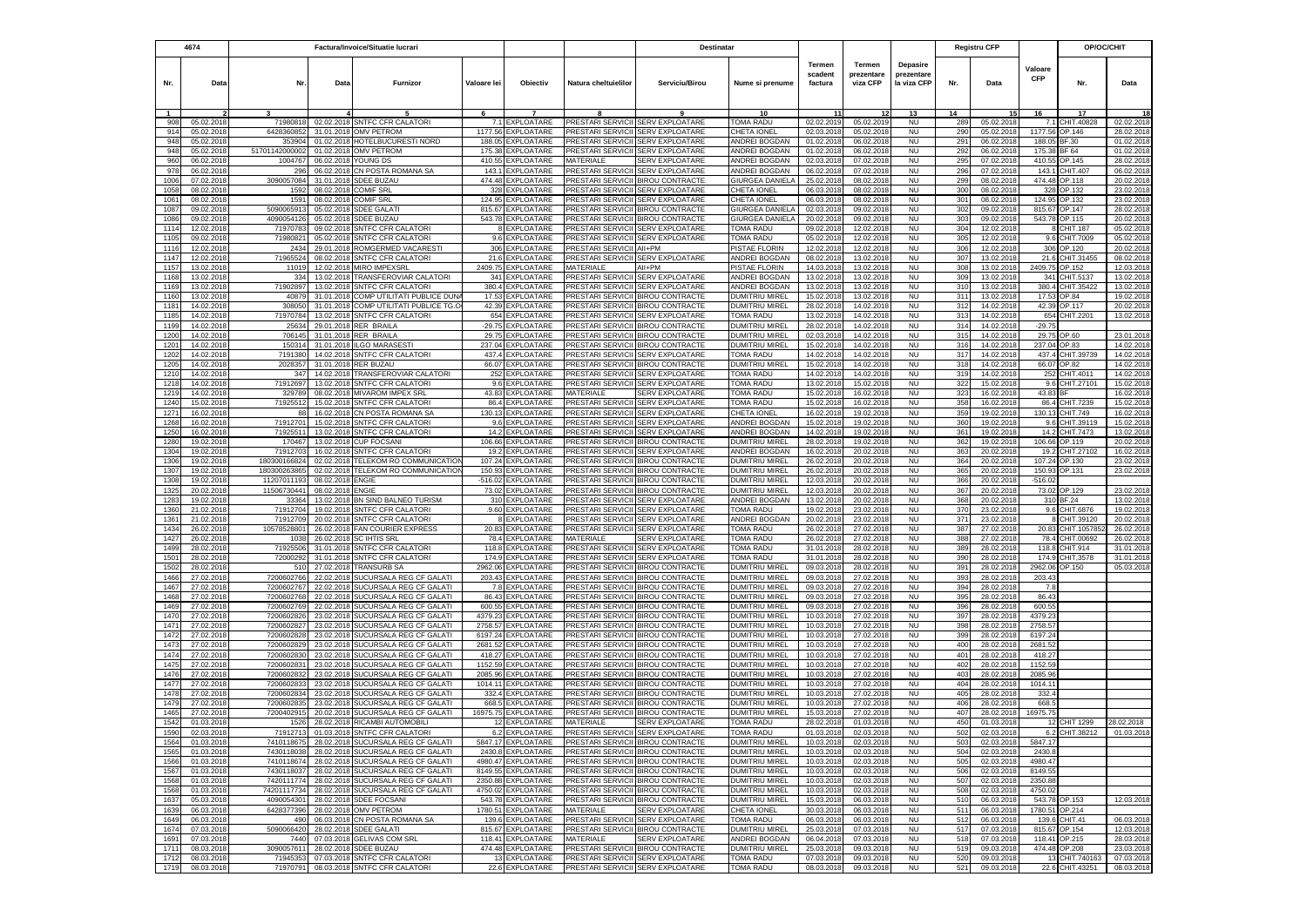|              | 4674                     | Factura/Invoice/Situatie lucrari |                          |                                                            |                    | Destinatar                             |                                        |                                                                        |                                           |                              |                                  | <b>Registru CFP</b>                   |            | OP/OC/CHIT               |                       |                                   |                        |
|--------------|--------------------------|----------------------------------|--------------------------|------------------------------------------------------------|--------------------|----------------------------------------|----------------------------------------|------------------------------------------------------------------------|-------------------------------------------|------------------------------|----------------------------------|---------------------------------------|------------|--------------------------|-----------------------|-----------------------------------|------------------------|
| Nr.          | Data                     | Nr.                              | Data                     | Furnizor                                                   | Valoare lei        | Objectiv                               | Natura cheltuielilor                   | Serviciu/Birou                                                         | Nume si prenume                           | Termen<br>scadent<br>factura | Termen<br>prezentare<br>viza CFP | Depasire<br>prezentare<br>la viza CFP | Nr.        | Data                     | Valoare<br><b>CFP</b> | Nr.                               | Data                   |
|              |                          |                                  |                          |                                                            |                    |                                        |                                        |                                                                        | 10                                        |                              |                                  | 13                                    | 14         |                          | 16                    | 17                                |                        |
| 1747         | 09.03.2018               | 151620                           | 28.02.2018               | <b>ILGO MARASESTI</b>                                      | 234.07             | <b>EXPLOATARE</b>                      |                                        | PRESTARI SERVICII BIROU CONTRACTE                                      | DUMITRIU MIREL                            | 27.03.2018                   | 12.03.2018                       | <b>NU</b>                             | 522        | 12.03.2018               | 237.04                | OP.209                            | 23.03.2018             |
| 1764         | 12.03.201                | 708165                           | 28.02.2018               | <b>RER BRAILA</b>                                          | 29.75              | <b>EXPLOATARE</b>                      |                                        | PRESTARI SERVICII BIROU CONTRACTE                                      | <b>DUMITRIU MIREL</b>                     | 30.03.2018                   | 12.03.2018                       | <b>NU</b>                             | 523        | 12.03.201                | 29.75                 | OP.156                            | 12.03.201              |
| 1765         | 12.03.201                | 204408                           | 28.02.2018               | <b>RER BUZAU</b>                                           | 41.96              | <b>XPLOATARE</b>                       | PRESTARI SERVICII                      | <b>BIROU CONTRACTE</b>                                                 | DUMITRIU MIREL                            | 15.03.201                    | 12.03.201                        | <b>NU</b>                             | 524        | 12.03.201                | 41.96                 | OP.155                            | 12.03.201              |
| 1699         | 07.03.2018               | 71965527                         | 05.03.2018               | <b>SNTFC CFR CALATORI</b>                                  | 13                 | <b>EXPLOATARE</b>                      | <b>PRESTARI SERVICII</b>               | <b>SERV EXPLOATARE</b>                                                 | <b>TOMA RADU</b>                          | 05.03.201                    | 12.03.2018                       | <b>NU</b>                             | 525        | 12.03.201                | 13                    | CHIT.24629                        | 05.03.201              |
| 1700<br>1782 | 07.03.2018<br>13.03.2018 | 7190290<br>41574                 | 06.03.2018               | <b>SNTFC CFR CALATORI</b><br>28.02.2018 CUP DUNAREA BRAILA | 12<br>21.91        | EXPLOATARE<br>EXPLOATARE               | PRESTARI SERVICII<br>PRESTARI SERVICII | <b>SERV EXPLOATARE</b><br><b>BIROU CONTRACTE</b>                       | <b>TOMA RADU</b><br>DUMITRIU MIREL        | 06.03.201<br>30.03.201       | 12.03.2018<br>13.03.2018         | <b>NU</b><br><b>NU</b>                | 526<br>527 | 12.03.201<br>13.03.2018  | 12<br>21.91           | CHIT.35284<br>OP.202              | 06.03.201<br>21.03.201 |
| 1784         | 13.03.2018               | 180302303054                     | 01.03.2018               | TELEKOM RO COMMUNICATION                                   | 148.16             | <b>EXPLOATARE</b>                      | PRESTARI SERVICII                      | <b>BIROU CONTRACTE</b>                                                 | DUMITRIU MIREL                            | 23.03.2018                   | 13.03.2018                       | <b>NU</b>                             | 528        | 13.03.2018               | 148.16                | OP.205                            | 21.03.201              |
| 1785         | 13.03.2018               | 30887                            | 28.02.2018               | <b>CUP TG OCNA</b>                                         | 43.32              | EXPLOATARE                             |                                        | PRESTARI SERVICII BIROU CONTRACTE                                      | DUMITRIU MIREL                            | 28.03.2018                   | 13.03.2018                       | <b>NU</b>                             | 529        | 13.03.201                | 43.32                 | OP.201                            | 22.03.201              |
| 1815         | 13.03.201                | 7191272                          | 13.03.201                | <b>SNTFC CFR CALATORI</b>                                  | 19.2               | EXPLOATARE                             |                                        | PRESTARI SERVICII SERV EXPLOATARE                                      | ANDREI BOGDAN                             | 13.03.201                    | 13.03.2018                       | <b>NU</b>                             | 530        | 13.03.201                | 19.2                  | CHIT.36200                        | 13.03.201              |
| 1827         | 14.03.201                | 17215                            | 12.03.201                | <b>CUP FOCSAN</b>                                          | 106.66             | EXPLOATARE                             |                                        | PRESTARI SERVICII BIROU CONTRACTE                                      | DUMITRIU MIREL                            | 27.03.201                    | 14.03.2018                       | <b>NU</b>                             | 532        | 14.03.201                | 106.66                | OP.203                            | 21.03.201              |
| 1829         | 14.03.201                | 18030221336                      | 01.03.201                | TELEKOM RO COMMUNICATIO                                    | 107.2              | <b>EXPLOATARE</b>                      |                                        | <b>RESTARI SERVICII BIROU CONTRACTE</b>                                | DUMITRIU MIREL                            | 23.03.201                    | 14.03.2018                       | <b>NU</b>                             | 533        | 14.03.201                | 107.2                 | OP.204                            | 21.03.201              |
| 1832         | 14.03.2018               | 7190291                          | 14.03.201                | SNTFC CFR CALATOR                                          | 380.4              | EXPLOATARE                             | <b>PRESTARI SERVICII</b>               | <b>SERV EXPLOATARE</b>                                                 | TOMA RADU                                 | 14.03.201                    | 15.03.2018                       | <b>NU</b>                             | 534        | 15.03.201                | 380.4                 | CHIT.35428                        | 14.03.201              |
| 1833         | 14.03.2018               | 357                              | 14.03.201                | TRANSFEROVIAR CALATORI                                     | 341                | EXPLOATARE                             | PRESTARI SERVICII                      | <b>SERV EXPLOATARE</b>                                                 | TOMA RADU                                 | 14.03.2018                   | 15.03.2018                       | <b>NU</b>                             | 535        | 15.03.201                | 341                   | CHIT.5532                         | 14.03.201              |
| 1874         | 14.03.2018               | 3937                             |                          | 14.03.2018 GENERAL AUTOCOM SRL                             |                    | 230.22 EXPLOATARE                      |                                        | PRESTARI SERVICII SERV EXPLOATARE                                      | CHETA IONEL                               | 13.04.2018                   | 15.03.2018                       | NU                                    | 536        | 15.03.2018               | 230.22                | OP.243                            | 04.04.201              |
| 1903         | 15.03.2018               | 71919420                         | 15.03.2018               | SNTFC CFR CALATOR                                          |                    | 437.4 EXPLOATARE                       |                                        | <b>PRESTARI SERVICII SERV EXPLOATARE</b>                               | TOMA RADU                                 | 15.03.2018                   | 15.03.2018                       | <b>NU</b>                             | 537        | 15.03.2018               | 437.4                 | CHIT.39637                        | 15.03.201              |
| 1924<br>1950 | 15.03.2018<br>16.03.2018 | 369<br>71970792                  | 15.03.2018<br>16.03.2018 | TRANSFEROVIAR CALATORI<br><b>SNTFC CFR CALATORI</b>        | 252                | <b>EXPLOATARE</b><br>543.6 EXPLOATARE  | <b>PRESTARI SERVICII</b>               | <b>SERV EXPLOATARE</b><br>PRESTARI SERVICII SERV EXPLOATARE            | <b>TOMA RADU</b><br>TOMA RADU             | 15.03.2018<br>16.03.2018     | 16.03.2018<br>19.03.2018         | <b>NU</b><br><b>NU</b>                | 576<br>577 | 16.03.2018<br>19.03.2018 | 252<br>543.6          | CHIT.4340<br>CHIT.43252           | 15.03.201<br>16.03.201 |
| 1951         | 16.03.2018               | 7192551                          | 16.03.2018               | <b>SNTFC CFR CALATORI</b>                                  |                    | 86.4 EXPLOATARE                        | PRESTARI SERVICII                      | <b>SERV EXPLOATARE</b>                                                 | <b>TOMA RADU</b>                          | 16.03.2018                   | 19.03.2018                       | <b>NU</b>                             | 578        | 19.03.2018               | 86.4                  | CHIT.919                          | 16.03.201              |
| 2030         | 21.03.201                | 11606810148                      | 08.03.2018               | <b>ENGIE</b>                                               | 75.26              | EXPLOATARE                             | PRESTARI SERVICII                      | <b>BIROU CONTRACTE</b>                                                 | DUMITRIU MIREL                            | 10.04.201                    | 21.03.2018                       | <b>NU</b>                             | 579        | 21.03.2018               | 75.26                 | OP.245                            | 04.04.201              |
| 2048         | 21.03.2018               | 7200403147                       | 20.03.201                | SUCURSALA REG CF GALATI                                    | 16975.75           | EXPLOATARE                             |                                        | PRESTARI SERVICII BIROU CONTRACTE                                      | DUMITRIU MIREL                            | 15.04.2018                   | 22.03.2018                       | <b>NU</b>                             | 580        | 22.03.2018               | 16975.75              |                                   |                        |
| 2049         | 21.03.201                | 720060300                        | 20.03.201                | SUCURSALA REG CF GALATI                                    | 152.05             | <b>EXPLOATARE</b>                      |                                        | PRESTARI SERVICII BIROU CONTRACTE                                      | <b>DUMITRIU MIREL</b>                     | 04.04.201                    | 22.03.201                        | <b>NU</b>                             | 581        | 22.03.201                | 152.05                |                                   |                        |
| 2050         | 21.03.201                | 720060300                        | 20.03.20                 | SUCURSALA REG CF GALATI                                    | 57.56              | <b>XPLOATARE</b>                       | PRESTARI SERVICII                      | <b>BIROU CONTRACTE</b>                                                 | DUMITRIU MIREI                            | 04.04.201                    | 22.03.201                        | <b>NU</b>                             | 582        | 22.03.201                | 57.5                  |                                   |                        |
| 2051         | 21.03.201                | 720060300                        | 20.03.201                | SUCURSALA REG CF GALATI                                    | 169.35             | <b>EXPLOATARE</b>                      | PRESTARI SERVICII                      | <b>BIROU CONTRACTE</b>                                                 | <b>DUMITRIU MIREL</b>                     | 04.04.201                    | 22.03.2018                       | <b>NU</b>                             | 583        | 22.03.201                | 169.3                 |                                   |                        |
| 2052         | 21.03.201                | 720060305                        | 21.03.201                | SUCURSALA REG CF GALATI                                    | 3553.17            | <b>XPLOATARE</b>                       | <b>PRESTARI SERVICII</b>               | <b>BIROU CONTRACTE</b>                                                 | DUMITRIU MIREL                            | 05.04.201                    | 22.03.2018                       | <b>NU</b>                             | 584        | 22.03.201                | 3553.1                |                                   |                        |
| 2053         | 21.03.2018               | 720060305                        | 21.03.201                | SUCURSALA REG CF GALATI                                    | 109.65             | <b>XPLOATARE</b>                       | PRESTARI SERVICII                      | <b>BIROU CONTRACTE</b>                                                 | DUMITRIU MIREL                            | 05.04.201                    | 22.03.2018                       | <b>NU</b>                             | 585        | 22.03.201                | 109.65                |                                   |                        |
| 2054         | 21.03.2018               | 7200603054                       | 21.03.201                | SUCURSALA REG CF GALATI<br>SUCURSALA REG CF GALATI         | 3293.71            | EXPLOATARE                             | PRESTARI SERVICII                      | <b>BIROU CONTRACTE</b>                                                 | DUMITRIU MIREL                            | 05.04.2018                   | 22.03.2018                       | <b>NU</b>                             | 586        | 22.03.201                | 3293.7                |                                   |                        |
| 2055<br>2056 | 21.03.201<br>21.03.201   | 720060305<br>720060305           | 21.03.201<br>21.03.201   | SUCURSALA REG CF GALATI                                    | 2957.82<br>1206.87 | <b>XPLOATARE</b><br>XPLOATARE          | PRESTARI SERVICII<br>PRESTARI SERVICII | <b>BIROU CONTRACTE</b><br><b>BIROU CONTRACTE</b>                       | <b>DUMITRIU MIREL</b><br>DUMITRIU MIREL   | 05.04.201<br>05.04.201       | 22.03.201<br>22.03.201           | <b>NU</b><br><b>NU</b>                | 587<br>588 | 22.03.201<br>22.03.201   | 2957.8<br>1206.8      |                                   |                        |
| 2057         | 21.03.2018               | 7200603057                       | 21.03.2018               | SUCURSALA REG CF GALATI                                    | 358.12             | EXPLOATARE                             | <b>PRESTARI SERVICII</b>               | <b>BIROU CONTRACTE</b>                                                 | DUMITRIU MIREL                            | 05.04.201                    | 22.03.2018                       | <b>NU</b>                             | 589        | 22.03.201                | 358.1                 |                                   |                        |
| 2058         | 21.03.2018               | 7200603058                       |                          | 21.03.2018 SUCURSALA REG CF GALATI                         | 2627.88            | EXPLOATARE                             | PRESTARI SERVICII                      | <b>BIROU CONTRACTE</b>                                                 | DUMITRIU MIREL                            | 05.04.201                    | 22.03.2018                       | <b>NU</b>                             | 590        | 22.03.201                | 2627.88               |                                   |                        |
| 2059         | 21.03.2018               | 7200603059                       | 21.03.2018               | SUCURSALA REG CF GALATI                                    | 579.2              | EXPLOATARE                             | PRESTARI SERVICII                      | <b>BIROU CONTRACTE</b>                                                 | DUMITRIU MIREL                            | 05.04.201                    | 22.03.2018                       | <b>NU</b>                             | 591        | 22.03.201                | 579.2                 |                                   |                        |
| 2060         | 21.03.2018               | 7200603060                       | 21.03.2018               | SUCURSALA REG CF GALATI                                    | 484.27             | <b>EXPLOATARE</b>                      | PRESTARI SERVICII                      | <b>BIROU CONTRACTE</b>                                                 | DUMITRIU MIREL                            | 05.04.2018                   | 22.03.2018                       | <b>NU</b>                             | 592        | 22.03.201                | 484.27                |                                   |                        |
| 2076         | 22.02.201                | 1140693186                       | 13.03.2018               | <b>ENGIE</b>                                               | 872.83             | <b>EXPLOATARE</b>                      |                                        | PRESTARI SERVICII BIROU CONTRACTE                                      | DUMITRIU MIREL                            | 12.04.201                    | 22.03.201                        | <b>NU</b>                             | 593        | 22.03.201                | 872.83                | OP.244                            | 04.04.201              |
| 2079         | 22.03.201                | 184341                           | 21.03.2018               | <b>CORSAR ONLINE</b>                                       | 354                | EXPLOATARE                             | MATERIALE                              | <b>SERV EXPLOATARE</b>                                                 | <b>TOMA RADU</b>                          | 22.03.201                    | 22.03.201                        | <b>NU</b>                             | 594        | 22.03.20                 | 354                   | OP.195                            | 21.03.201              |
| 2103         | 23.03.201                | 18990604250                      | 21.03.201                | DANTE INTERNATIONAL SA                                     | 214                | <b>EXPLOATARE</b>                      | MATERIALE                              | <b>SERV EXPLOATARE</b>                                                 | <b>INDREI BOGDAN</b>                      | 21.03.201                    | 26.03.201                        | <b>NU</b>                             | 610        | 26.03.201                | 214                   | DP.74                             | 23.03.201              |
| 2117         | 26.03.201                | 120                              | 23.03.2018               | <b>VERONA COMSERV SERL</b>                                 | 260.92             | <b>EXPLOATARE</b>                      | MATERIALE                              | <b>SERV EXPLOATARE</b>                                                 | <b>ANDREI BOGDAN</b>                      | 20.04.201                    | 26.03.2018                       | <b>NU</b>                             | 611        | 26.03.201                | 260.92                | OP.286                            | 17.04.201              |
| 2136         | 27.03.201                | 7192551<br>7200603154            | 01.03.2018               | SNTFC CFR CALATOR<br>SUCURSALA REG CF GALATI               | 118.8              | EXPLOATARE                             | <b>PRESTARI SERVICII</b>               | <b>SERV EXPLOATARE</b><br>PRESTARI SERVICII BIROU CONTRACTE            | ANDREI BOGDAN                             | 01.03.201                    | 28.03.2018                       | NU                                    | 612        | 28.03.201                | 118.8                 | CHIT.918                          | 01.03.201              |
| 2138<br>2192 | 27.03.2018<br>29.03.2018 | 777                              | 27.03.2018<br>28.03.2018 | <b>TRANSURB SA</b>                                         | 219.01<br>2955.02  | EXPLOATARE<br>EXPLOATARE               |                                        | PRESTARI SERVICII BIROU CONTRACTE                                      | DUMITRIU MIREL<br>DUMITRIU MIREL          | 11.04.201<br>07.04.2018      | 28.03.2018<br>30.03.2018         | <b>NU</b><br>NU                       | 613<br>615 | 28.03.201<br>30.03.2018  | 219.01<br>2995.02     | OP.242                            | 04.04.201              |
| 2192         | 29.03.2018               | 71902920                         | 28.03.2018               | SNTFC CFR CALATOR                                          | 59.6               | EXPLOATARE                             |                                        | PRESTARI SERVICII SERV EXPLOATARE                                      | TOMA RADU                                 | 28.03.2018                   | 30.03.2018                       | <b>NU</b>                             | 616        | 30.03.201                | 59.6                  | CHIT.38254                        | 28.03.201              |
| 2254         | 30.03.2018               | 7410118847                       | 28.03.2018               | SUCURSALA REG CF GALATI                                    | 4142               | EXPLOATARE                             |                                        | PRESTARI SERVICII BIROU CONTRACTE                                      | DUMITRIU MIREL                            | 07.04.201                    | 30.03.2018                       | <b>NU</b>                             | 618        | 30.03.201                | 4142                  |                                   |                        |
| 2255         | 30.03.2018               | 7430118213                       | 27.03.2018               | SUCURSALA REG CF GALATI                                    | 2208.27            | EXPLOATARE                             |                                        | PRESTARI SERVICII BIROU CONTRACTE                                      | DUMITRIU MIREL                            | 06.04.201                    | 30.03.2018                       | <b>NU</b>                             | 619        | 30.03.2018               | 2208.27               |                                   |                        |
| 2256         | 30.03.2018               | 7430118212                       |                          | 27.03.2018 SUCURSALA REG CF GALATI                         | 7359.5             | EXPLOATARE                             |                                        | PRESTARI SERVICII BIROU CONTRACTE                                      | DUMITRIU MIREI                            | 06.04.2018                   | 30.03.2018                       | <b>NU</b>                             | 620        | 30.03.2018               | 7359.                 |                                   |                        |
| 2257         | 30.03.2018               | 7420111864                       | 27.03.2018               | SUCURSALA REG CF GALATI                                    | 2622.15            | <b>EXPLOATARE</b>                      |                                        | PRESTARI SERVICII BIROU CONTRACTE                                      | DUMITRIU MIREL                            | 06.04.2018                   | 30.03.2018                       | <b>NU</b>                             | 621        | 30.03.2018               | 2622.15               |                                   |                        |
| 2258         | 30.03.2018               | 7410118848                       | 28.03.2018               | SUCURSALA REG CF GALATI                                    |                    | 5376.73 EXPLOATARE                     |                                        | PRESTARI SERVICII BIROU CONTRACTE                                      | DUMITRIU MIREL                            | 07.04.2018                   | 30.03.2018                       | <b>NU</b>                             | 622        | 30.03.201                | 5376.73               |                                   |                        |
| 2259         | 30.03.201                | 742011186                        | 27.03.201                | SUCURSALA REG CF GALATI                                    | 4009.09            | <b>EXPLOATARE</b>                      |                                        | PRESTARI SERVICII BIROU CONTRACTE                                      | <b>DUMITRIU MIREL</b>                     | 06.04.201                    | 30.03.201                        | <b>NU</b>                             | 623        | 30.03.201                | 4009.09               |                                   |                        |
| 2353         | 03.04.201                | 409005454                        | 28.03.201                | <b>SDEE FOCSANI</b>                                        | 543.73             | <b>EXPLOATARE</b>                      | <b>PRESTARI SERVICII</b>               | <b>BIROU CONTRACTE</b>                                                 | <b>DUMITRIU MIREL</b>                     | 12.04.201                    | 03.04.2018                       | <b>NU</b>                             | 708        | 03.04.201                | 543.73                | OP.241                            | 04.04.201              |
| 2326<br>2364 | 02.04.201<br>03.04.201   | 12123<br>7192551                 | 02.04.2018<br>22.03.2018 | <b>CARTEAM SRL</b><br>SNTFC CFR CALATORI                   | 1262.71<br>54      | <b>EXPLOATARE</b><br><b>EXPLOATARE</b> | PRESTARI SERVICII<br>PRESTARI SERVICII | <b>SERV EXPLOATARE</b><br>SERV EXPLOATARE                              | CHETA IONEL<br>TOMA RADU                  | 30.04.201<br>22.03.201       | 03.04.2018<br>03.04.2018         | <b>NU</b><br><b>NU</b>                | 709<br>715 | 03.04.201<br>03.04.201   | 1262.71<br>54         | OP.300<br>CHIT.11572              | 20.04.201<br>22.03.201 |
| 2365         | 03.04.2018               | 72000303                         | 04.03.2018               | SNTFC CFR CALATOR                                          | 174.9              | EXPLOATARE                             | PRESTARI SERVICII                      | <b>SERV EXPLOATARE</b>                                                 | TOMA RADU                                 | 04.03.2018                   | 03.04.2018                       | <b>NU</b>                             | 716        | 03.04.201                | 174.9                 | CHIT.43154                        | 04.03.201              |
| 2375         | 03.04.2018               | 726                              | 03.04.2018               | CN POSTA ROMANA SA                                         | 135.8              | EXPLOATARE                             | PRESTARI SERVICII                      | <b>SERV EXPLOATARE</b>                                                 | TOMA RADU                                 | 03.04.2018                   | 03.04.2018                       | <b>NU</b>                             | 717        | 03.04.2018               | 135.8                 | CHIT.1040                         | 03.04.201              |
| 2404         | 04.04.2018               | 71912736                         | 03.04.2018               | SNTFC CFR CALATORI                                         | 6.2                | <b>XPLOATARE</b>                       | PRESTARI SERVICII                      | <b>SERV EXPLOATARE</b>                                                 | <b>TOMA RADU</b>                          | 03.04.201                    | 04.04.201                        | <b>NU</b>                             | 734        | 04.04.201                | 6.3                   | CHIT.38174                        | 03.04.201              |
| 2410         | 05.04.2018               | 3090058112                       | 30.03.2018               | <b>SDEE BUZAU</b>                                          | 474.48             | EXPLOATARE                             | <b>PRESTARI SERVICII</b>               | <b>BIROU CONTRACTE</b>                                                 | DUMITRIU MIREL                            | 24.04.201                    | 05.04.2018                       | <b>NU</b>                             | 735        | 05.04.201                | 474.48                | OP.248                            | 11.04.201              |
| 2428         | 05.04.2018               | 152928                           |                          | 30.03.2018 ILGO MARASEST                                   | 237.04             | <b>EXPLOATARE</b>                      | PRESTARI SERVICII                      | <b>BIROU CONTRACTE</b>                                                 | DUMITRIU MIREL                            | 30.04.201                    | 05.04.2018                       | <b>NU</b>                             | 736        | 05.04.201                | 237.04                | OP.246                            | 11.04.201              |
| 2439         | 10.04.2018               | 2059667                          |                          | 31.03.2018 RER BUZAU                                       | 66.07              | EXPLOATARE                             | PRESTARI SERVICII                      | <b>BIROU CONTRACTE</b>                                                 | DUMITRIU MIREL                            | 15.04.201                    | 10.04.2018                       | <b>NU</b>                             | 737        | 10.04.201                | 66.07                 | OP.247                            | 11.04.201              |
| 2454         | 10.04.2018               | 6428394095                       |                          | 31.03.2018 OMV PETROM                                      | 1217.56            | EXPLOATARE                             | PRESTARI SERVICII                      | <b>SERV EXPLOATARE</b>                                                 | TOMA RADU                                 | 30.04.2018                   | 10.04.2018                       | <b>NU</b>                             | 738        | 10.04.2018               | 1217.56               | OP.287                            | 17.04.201              |
| 2480         | 11.04.201                | 7508                             |                          | 11.04.2018 GELIVAS SRL                                     | 118.41             | EXPLOATARE                             | MATERIALE                              | <b>SERV EXPLOATARE</b>                                                 | TOMA RADU                                 | 11.05.2018                   | 11.04.2018                       | <b>NU</b>                             | 739        | 11.04.201                | 118.41                | OP.285                            | 17.04.201              |
| 2515<br>2527 | 12.04.201<br>12.04.201   | 509006704<br>2130                | 04.04.2018<br>12.04.201  | <b>SDEE GALATI</b><br>CARANDA BATERII SRL                  | 815.57<br>4712.97  | EXPLOATARE<br><b>EXPLOATARE</b>        | PRESTARI SERVICII<br>MATERIALE         | <b>BIROU CONTRACTE</b><br>SERV EXPLOATARE                              | DUMITRIU MIREL<br><b><i>TOMA RADU</i></b> | 29.04.201<br>04.04.201       | 13.04.201<br>13.04.201           | <b>NU</b><br><b>NU</b>                | 780<br>781 | 13.04.201<br>13.04.201   | 815.57<br>4712.97     | OP.284<br>OP.322                  | 17.04.201<br>07.05.201 |
| 2569         | 13.04.201                | 37!                              | 13.04.201                | TRANSFEROVIAR CALATORI                                     | 341                | EXPLOATARE                             | PRESTARI SERVICII                      | <b>SERV EXPLOATARE</b>                                                 | <b><i>FOMA RADU</i></b>                   | 13.04.201                    | 16.04.201                        | <b>NU</b>                             | 782        | 16.04.201                | 341                   | CHIT.5933                         | 13.04.201              |
| 2570         | 13.04.201                | 7190292                          | 13.04.2018               | SNTFC CFR CALATOR                                          | 380.4              | <b>XPLOATARE</b>                       | PRESTARI SERVICII                      | <b>SERV EXPLOATARE</b>                                                 | <b>TOMA RADU</b>                          | 13.04.201                    | 16.04.201                        | <b>NU</b>                             | 783        | 16.04.201                | 380.4                 | CHIT.33564                        | 13.04.201              |
| 2547         | 13.04.201                | 71912739                         | 10.04.2018               | SNTFC CFR CALATOR                                          | 381.4              | EXPLOATARE                             | PRESTARI SERVICII                      | <b>SERV EXPLOATARE</b>                                                 | ANDREI BOGDAN                             | 10.04.201                    | 16.04.201                        | <b>NU</b>                             | 784        | 16.04.201                | 12.4                  | CHIT.38125                        | 10.04.201              |
| 2611         | 16.04.2018               | 71970796                         |                          | 16.04.2018 SNTFC CFR CALATORI                              |                    | 503.4 EXPLOATARE                       | PRESTARI SERVICII SERV EXPLOATARE      |                                                                        | ANDREI BOGDAN                             | 16.04.2018                   | 16.04.2018                       | <b>NU</b>                             | 785        | 16.04.2018               | 503.4                 | CHIT.2204                         | 16.04.201              |
| 2625         | 16.04.2018               | 309640                           |                          | 31.03.2018 COMP. UTIL. PUBLICE TG.OCNA                     |                    | 43.32 EXPLOATARE                       | PRESTARI SERVICII BIROU CONTRACTE      |                                                                        | DUMITRIU MIREL                            | 30.04.2018                   | 17.04.2018                       | <b>NU</b>                             | 786        | 17.04.2018               | 43.32                 | OP.290                            | 18.04.2018             |
| 2649         | 17.04.2018               | 180304319150                     |                          | 02.04.2018 TELEKOM RO COMMUNICATION                        |                    | 142.37 EXPLOATARE                      |                                        | PRESTARI SERVICII BIROU CONTRACTE                                      | <b>DUMITRIU MIREL</b>                     | 24.04.2018                   | 17.04.2018                       | <b>NU</b>                             | 787        | 17.04.2018               |                       | 142.37 OP.292                     | 18.04.2018             |
| 2648         | 17.04.2018               | 180304220853                     |                          | 02.04.2018 TELEKOM RO COMMUNICATION                        |                    | 107.31 EXPLOATARE                      |                                        | PRESTARI SERVICII BIROU CONTRACTE                                      | <b>DUMITRIU MIREL</b>                     | 24.04.2018                   | 17.04.2018                       | <b>NU</b>                             | 788        | 17.04.2018               |                       | 107.31 OP.291                     | 18.04.2018             |
| 2635         | 16.04.2018               | 71945355                         |                          | 13.04.2018 SNTFC CFR CALATORI                              |                    | 8 EXPLOATARE                           |                                        | PRESTARI SERVICII SERV EXPLOATARE                                      | ANDREI BOGDAN                             | 13.04.2018                   | 17.04.2018                       | <b>NU</b>                             | 789        | 17.04.2018               |                       | CHIT.40114                        | 13.04.2018             |
| 2636         | 16.04.2018               | 71957334                         |                          | 16.04.2018 SNTFC CFR CALATORI                              |                    | 12.3 EXPLOATARE                        |                                        | PRESTARI SERVICII SERV EXPLOATARE                                      | <b>ANDREI BOGDAN</b>                      | 16.04.2018                   | 17.04.2018                       | <b>NU</b>                             | 790        | 17.04.2018               | 12.3                  | CHIT.7235                         | 16.04.2018             |
| 2655         | 17.04.2018               | 7200403190                       |                          | 16.04.2018 SUCURSALA REG CF GALATI                         |                    | 464.27 EXPLOATARE                      |                                        | PRESTARI SERVICII BIROU CONTRACTE                                      | <b>DUMITRIU MIREL</b>                     | 16.04.2018                   | 17.04.2018                       | <b>NU</b>                             | 793        | 17.04.2018               | $-464.27$             |                                   |                        |
| 2662<br>2663 | 17.04.2018<br>17.04.2018 | 71925524<br>71919458             | 17.04.2018               | 17.04.2018 SNTFC CFR CALATORI<br><b>SNTFC CFR CALATORI</b> |                    | 86.4 EXPLOATARE<br>437.4 EXPLOATARE    |                                        | PRESTARI SERVICII SERV EXPLOATARE<br>PRESTARI SERVICII SERV EXPLOATARE | ANDREI BOGDAN<br>ANDREI BOGDAN            | 17.04.2018<br>17.04.2018     | 17.04.2018<br>17.04.2018         | <b>NU</b><br><b>NU</b>                | 794<br>795 | 17.04.2018<br>17.04.2018 |                       | 86.4 CHIT.950<br>437.4 CHIT.43230 | 17.04.201<br>17.04.201 |
| 2664         | 17.04.2018               | 40 <sup>4</sup>                  |                          | 17.04.2018 SNTFC CFR CALATORI                              |                    | 252 EXPLOATARE                         |                                        | PRESTARI SERVICII SERV EXPLOATARE                                      | ANDREI BOGDAN                             | 17.04.2018                   | 17.04.2018                       | <b>NU</b>                             | 796        | 17.04.2018               |                       | 252 CHIT.4705                     | 17.04.201              |
| 2675         | 17.04.2018               | 71902929                         |                          | 13.04.2018 SNTFC CFR CALATORI                              |                    | 19.1 EXPLOATARE                        |                                        | PRESTARI SERVICII SERV EXPLOATARE                                      | TOMA RADU                                 | 13.04.2018                   | 19.04.2018                       | <b>NU</b>                             | 797        | 19.04.2018               | 19.1                  | CHIT.33565                        | 19.04.201              |
| 2685         | 18.04.2018               | 173356                           |                          | 13.04.2018 CUP FOCSANI                                     |                    | 106.66 EXPLOATARE                      |                                        | PRESTARI SERVICII BIROU CONTRACTE                                      | <b>DUMITRIU MIREL</b>                     | 28.04.2018                   | 19.04.2018                       | <b>NU</b>                             | 798        | 19.04.2018               |                       | 106.66 OP.301                     | 20.04.201              |
| 2718         | 19.04.2018               | 10508770394                      | 12.04.2018 ENGIE         |                                                            |                    | 782.92 EXPLOATARE                      |                                        | PRESTARI SERVICII BIROU CONTRACTE                                      | <b>DUMITRIU MIREL</b>                     | 14.05.2018                   | 19.04.2018                       | <b>NU</b>                             | 799        | 19.04.2018               | 782.92                | OP.324                            | 07.05.2018             |
| 2733         | 19.04.2018               | 926                              |                          | 19.04.2018 CN POSTA ROMANA SA                              |                    | 7.3 EXPLOATARE                         | PRESTARI SERVICII SERV EXPLOATARE      |                                                                        | TOMA RADU                                 | 19.04.2018                   | 19.04.2018                       | <b>NU</b>                             | 800        | 19.04.2018               |                       | 7.3 CHIT.1290                     | 19.04.2018             |
| 2750         | 19.04.2018               | 71902930                         |                          | 19.04.2018 SNTFC CFR CALATORI                              |                    | 28 EXPLOATARE                          |                                        | PRESTARI SERVICII SERV EXPLOATARE                                      | ANDREI BOGDAN                             | 19.04.2018                   | 20.04.2018                       | <b>NU</b>                             | 801        | 19.04.2018               | 28                    | CHIT.33569                        | 19.04.2018             |
| 2759         | 20.04.2018               | 186901                           |                          | 19.04.2018 ONLINE SHOP SRL                                 |                    | 276.9 EXPLOATARE                       | MATERIALE                              | <b>MATERIALE</b>                                                       | ANDREI BOGDAN                             |                              | 19.04.2018 24.04.2018            | <b>NU</b>                             | 804        | 24.04.2018               |                       | 276.9 CHIT.524001                 | 20.04.2018             |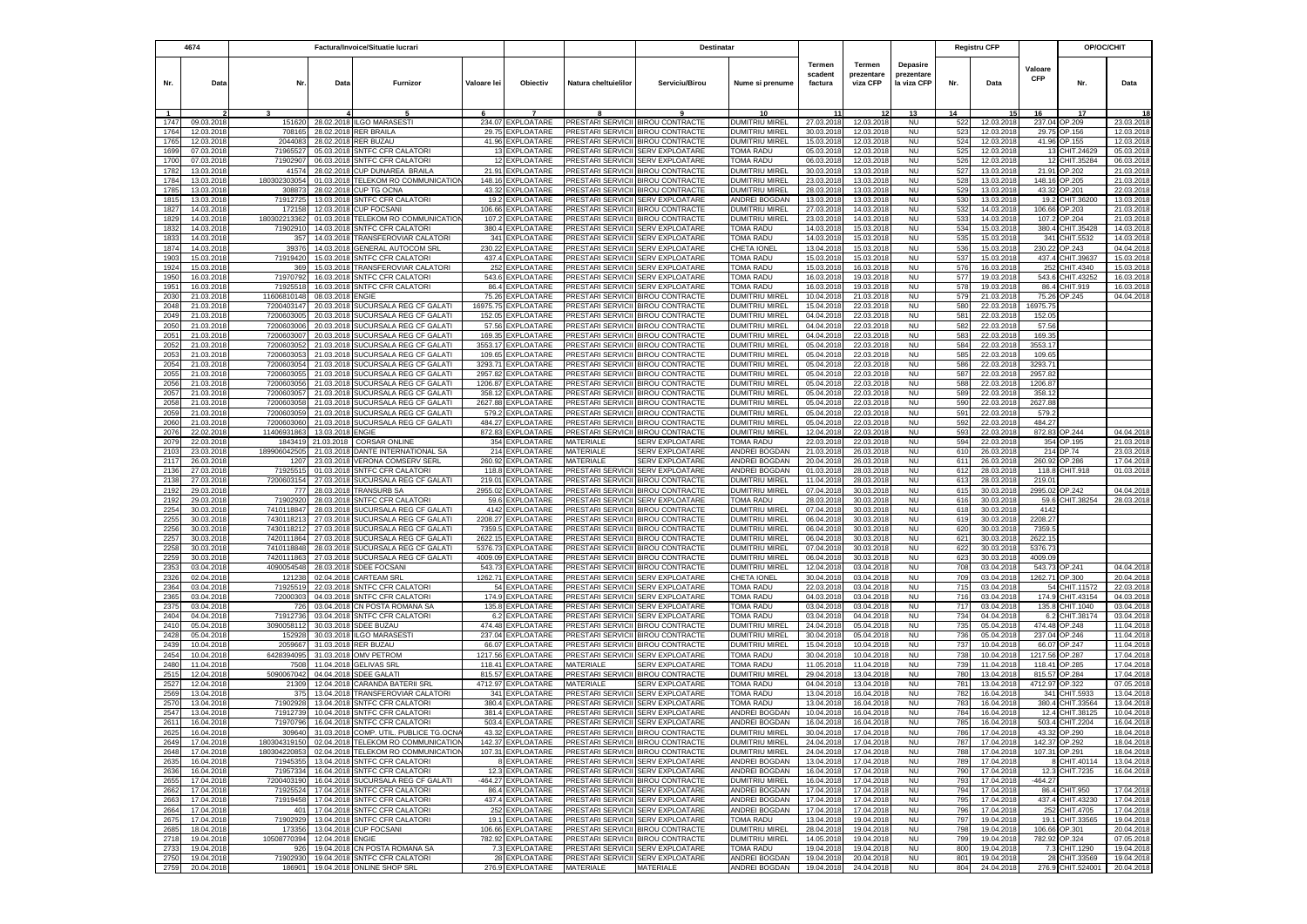|                | 4674                     | Factura/Invoice/Situatie lucrari |                          |                                                                 |                   | Destinatar                            |                                               |                                                                              |                                         |                              |                                  | <b>Registru CFP</b>                   |              | OP/OC/CHIT               |                       |                                |                        |
|----------------|--------------------------|----------------------------------|--------------------------|-----------------------------------------------------------------|-------------------|---------------------------------------|-----------------------------------------------|------------------------------------------------------------------------------|-----------------------------------------|------------------------------|----------------------------------|---------------------------------------|--------------|--------------------------|-----------------------|--------------------------------|------------------------|
| Nr.            | Data                     | Nr.                              | Data                     | Furnizor                                                        | Valoare lei       | Objectiv                              | Natura cheltuielilor                          | Serviciu/Birou                                                               | Nume si prenume                         | Termen<br>scadent<br>factura | Termen<br>prezentare<br>viza CFP | Depasire<br>prezentare<br>la viza CFP | Nr.          | Data                     | Valoare<br><b>CFP</b> | Nr.                            | Data                   |
| $\overline{1}$ |                          | 3                                |                          |                                                                 | 6                 | $\overline{7}$                        |                                               |                                                                              | 10                                      | 11                           | 12                               | 13                                    | 14           | <b>151</b>               | 16                    | 17                             |                        |
| 2799           | 24.04.2018               | 92147                            |                          | 20.04.2018 ATU TECH SRL                                         | 8171.73           | <b>EXPLOATARE</b>                     | <b>MATFRIALF</b>                              | <b>MATERIALE</b>                                                             | <b>INDREI BOGDAN</b>                    | 18.05.2018                   | 24.04.2018                       | <b>NU</b>                             | 805          | 24.04.201                | 8171.7                | OP.321<br>OP.335               | 07.05.201<br>11.05.201 |
| 2806           | 24.04.201                | 4492                             |                          | 20.04.2018 ELTECH SRL                                           | 1754.06           | EXPLOATARE                            | PRESTARI SERVICII                             | <b>SERV EXPLOATARE</b>                                                       | ANDREI BOGDAN                           | 17.05.2018                   | 24.04.2018                       | <b>NU</b>                             | 806          | 24.04.201                | 1754.06               | OP.372                         | 15.05.201              |
| 2810           | 24.04.2018               | 710185                           |                          | 31.03.2018 RER BRAILA                                           | 29.75             | <b>EXPLOATARE</b>                     |                                               | PRESTARI SERVICII BIROU CONTRACTE                                            | DUMITRIU MIREL                          | 30.04.2018                   | 24.04.2018                       | <b>NU</b>                             | 807          | 24.04.201                | 29.75                 | OP.303                         | 25.04.201              |
| 2820           | 25.04.201                | 42240                            | 31.03.2018               | CUP DUNAREA BRAILA                                              | 157.74            | <b>EXPLOATARE</b>                     | PRESTARI SERVICII                             | <b>BIROU CONTRACTE</b>                                                       | DUMITRIU MIREL                          | 28.04.201                    | 25.04.201                        | <b>NU</b>                             | 808          | 25.04.201                | 157.74                | OP.304                         | 25.04.201              |
| 2836           | 25.04.2018               | 43                               | 25.04.2018               | <b>DANIMET FITTING SRL</b>                                      | 400               | EXPLOATARE                            | PRESTARI SERVICII                             | <b>SERV EXPLOATARE</b>                                                       | <b><i>TOMA RADU</i></b>                 | 25.04.201                    | 25.04.2018                       | <b>NU</b>                             | 809          | 25.04.2018               | 400                   | CHIT.41                        | 25.04.201              |
| 2834           | 25.04.2018               | 71936538                         |                          | 25.04.2018 SNTFC CFR CALATORI                                   | 13                | <b>EXPLOATARE</b>                     | PRESTARI SERVICII                             | <b>SERV EXPLOATARE</b>                                                       | <b>TOMA RADU</b>                        | 25.04.201                    | 25.04.2018                       | <b>NU</b>                             | 810          | 25.04.201                | 13                    | CHIT.41878                     | 25.04.201              |
| 2906           | 26.04.2018               | 22964                            |                          | 26.04.2018 ZAINEA COM SRL                                       | 68.5              | EXPLOATARE                            | <b>MATERIALE</b>                              | SERV EXPLOATARE                                                              | <b>TOMA RADU</b>                        | 26.04.201                    | 27.04.2018                       | <b>NU</b>                             | 826          | 27.04.2018               | 68.5                  | 3F6253                         | 26.04.201              |
| 2888           | 26.04.2018               | 7200603193                       | 24.04.2018               | SUCURSALA REG CF GALATI                                         | 120.78            | <b>EXPLOATARE</b>                     | PRESTARI SERVICII                             | <b>BIROU CONTRACTE</b>                                                       | DUMITRIU MIREL                          | 09.05.2018                   | 27.04.2018                       | <b>NU</b>                             | 827          | 27.04.2018               | 120.78                |                                |                        |
| 2889<br>2890   | 26.04.201<br>26.04.201   | 7200603194<br>720060319          | 24.04.2018               | 24.04.2018 SUCURSALA REG CF GALATI<br>SUCURSALA REG CF GALATI   | 85.74             | 10.8 EXPLOATARE<br><b>EXPLOATARE</b>  |                                               | PRESTARI SERVICII BIROU CONTRACTE<br>PRESTARI SERVICII BIROU CONTRACTE       | <b>DUMITRIU MIREL</b><br>DUMITRIU MIREL | 09.05.2018<br>09.05.201      | 27.04.2018<br>27.04.201          | <b>NU</b><br><b>NU</b>                | 828<br>829   | 27.04.2018<br>27.04.201  | 10.8<br>85.74         |                                |                        |
| 2891           | 26.04.201                | 720060319                        | 24.04.201                | SUCURSALA REG CF GALATI                                         | 239.92            | EXPLOATARE                            | PRESTARI SERVICII                             | <b>BIROU CONTRACTE</b>                                                       | DUMITRIU MIREL                          | 09.05.201                    | 27.04.201                        | <b>NU</b>                             | 830          | 27.04.201                | 239.92                |                                |                        |
| 2892           | 26.04.201                | 720060325                        | 25.04.2018               | SUCURSALA REG CF GALATI                                         | 1908.31           | EXPLOATARE                            | <b>RESTARI SERVICII</b>                       | <b>BIROU CONTRACTE</b>                                                       | DUMITRIU MIREL                          | 10.05.201                    | 27.04.2018                       | <b>NU</b>                             | 831          | 27.04.201                | 1908.3                |                                |                        |
| 2893           | 26.04.201                | 720060325                        | 25.04.2018               | SUCURSALA REG CF GALATI                                         | 101.83            | <b>XPLOATARE</b>                      | <b>RESTARI SERVICII</b>                       | <b>BIROU CONTRACTE</b>                                                       | <b>DUMITRIU MIREL</b>                   | 10.05.201                    | 27.04.2018                       | <b>NU</b>                             | 832          | 27.04.201                | 101.8                 |                                |                        |
| 2894           | 26.04.2018               | 7200603252                       | 25.04.2018               | SUCURSALA REG CF GALATI                                         | 1207.72           | EXPLOATARE                            |                                               | PRESTARI SERVICII BIROU CONTRACTE                                            | DUMITRIU MIREL                          | 10.05.201                    | 27.04.2018                       | <b>NU</b>                             | 833          | 27.04.2018               | 1207.72               |                                |                        |
| 2895           | 26.04.2018               | 720060325                        | 25.04.2018               | SUCURSALA REG CF GALATI                                         | 2778.38           | EXPLOATARE                            |                                               | PRESTARI SERVICII BIROU CONTRACTE                                            | DUMITRIU MIREL                          | 10.05.2018                   | 27.04.201                        | <b>NU</b>                             | 834          | 27.04.201                | 2778.38               |                                |                        |
| 2896           | 26.04.201                | 720060325                        | 25.04.2018               | SUCURSALA REG CF GALATI                                         | 1181.97           | EXPLOATARE                            |                                               | PRESTARI SERVICII BIROU CONTRACTE                                            | DUMITRIU MIREL                          | 10.05.201                    | 27.04.2018                       | <b>NU</b>                             | 835          | 27.04.201                | 1181.9                |                                |                        |
| 2897           | 26.04.201                | 720060325                        | 25.04.2018               | SUCURSALA REG CF GALATI                                         | 368.91            | XPLOATARE                             |                                               | PRESTARI SERVICII BIROU CONTRACTE                                            | DUMITRIU MIREL                          | 10.05.201                    | 27.04.201                        | <b>NU</b>                             | 836          | 27.04.201                | 368.91                |                                |                        |
| 2898<br>2899   | 26.04.2018<br>26.04.2018 | 7200603256<br>7200603257         | 25.04.2018               | SUCURSALA REG CF GALATI<br>25.04.2018 SUCURSALA REG CF GALATI   | 1879.9<br>709.1   | <b>EXPLOATARE</b><br>EXPLOATARE       |                                               | <b>RESTARI SERVICII BIROU CONTRACTE</b><br>PRESTARI SERVICII BIROU CONTRACTE | DUMITRIU MIREL<br>DUMITRIU MIREL        | 10.05.201<br>10.05.201       | 27.04.2018<br>27.04.2018         | <b>NU</b><br><b>NU</b>                | 837<br>838   | 27.04.201<br>27.04.2018  | 1879.9<br>709.1       |                                |                        |
| 2900           | 26.04.201                | 720060325                        | 25.04.2018               | SUCURSALA REG CF GALATI                                         | 525.02            | EXPLOATARE                            | PRESTARI SERVICII                             | <b>BIROU CONTRACTE</b>                                                       | DUMITRIU MIREL                          | 10.05.201                    | 27.04.201                        | <b>NU</b>                             | 839          | 27.04.201                | 525.02                |                                |                        |
| 2901           | 26.04.201                | 7200603259                       | 25.04.201                | SUCURSALA REG CF GALATI                                         | 2877.6            | <b>EXPLOATARE</b>                     |                                               | PRESTARI SERVICII BIROU CONTRACTE                                            | DUMITRIU MIREL                          | 10.05.201                    | 27.04.2018                       | <b>NU</b>                             | 840          | 27.04.201                | 2877.6                |                                |                        |
| 2887           | 26.04.201                | 7200403349                       | 20.04.201                | SUCURSALA REG CF GALATI                                         | 16511.48          | <b>EXPLOATARE</b>                     |                                               | PRESTARI SERVICII BIROU CONTRACTE                                            | <b>DUMITRIU MIREL</b>                   | 15.05.201                    | 27.04.201                        | <b>NU</b>                             | 841          | 27.04.201                | 16511.48              |                                |                        |
| 2913           | 27.04.201                | 7191273                          | 02.04.201                | <b>SNTFC CFR CALATORI</b>                                       | 118.8             | <b>XPLOATARE</b>                      | PRESTARI SERVICII                             | <b>SERV EXPLOATARE</b>                                                       | TOMA RADU                               | 02.04.201                    | 27.04.201                        | <b>NU</b>                             | 842          | 27.04.201                | 118.                  | HIT.39123                      | 02.07.201              |
| 2914           | 27.04.201                | 102                              | 25.04.201                | <b>TRANSURB SA</b>                                              | 2955.9            | EXPLOATARE                            | <b>PRESTARI SERVICII</b>                      | <b>BIROU CONTRACTE</b>                                                       | <b>DUMITRIU MIREL</b>                   | 05.05.201                    | 27.04.201                        | <b>NU</b>                             | 843          | 27.04.201                | 2955.                 | OP.319                         | 02.05.20               |
| 2949           | 02.05.201                | 65                               | 27.04.2018               | <b>DIANROM-ITAL</b>                                             | 86.86             | <b>XPLOATARE</b>                      | MATERIALE                                     | <b>SERV EXPLOATARE</b>                                                       | ANDREI BOGDAN                           | 27.04.201                    | 02.05.2018                       | <b>NU</b>                             | 884          | 02.05.201                | 86.86                 | HIT.66501                      | 28.04.201              |
| 2970           | 02.05.201                | 409005480                        | 26.04.2018               | <b>SDEE FOCSANI</b>                                             | 543.78            | <b>XPLOATARE</b>                      | PRESTARI SERVICI                              | <b>BIROU CONTRACTE</b>                                                       | <b>DUMITRIU MIREL</b>                   | 11.05.201                    | 02.05.2018                       | <b>NU</b>                             | 885          | 02.05.201                | 543.7                 | OP 325                         | 07.05.201              |
| 2971<br>2927   | 02.05.2018<br>02.05.201  | 3090058537<br>741011901          | 27.04.2018<br>27.04.201  | SDEE BUZAU<br>SUCURSALA REG CF GALATI                           | 474.48<br>4090.63 | EXPLOATARE<br><b>XPLOATARE</b>        | PRESTARI SERVICII<br>PRESTARI SERVICII        | <b>BIROU CONTRACTE</b><br><b>BIROU CONTRACTE</b>                             | <b>DUMITRIU MIREL</b><br>DUMITRIU MIREL | 22.05.201<br>07.05.201       | 02.05.2018<br>02.05.201          | <b>NU</b><br><b>NU</b>                | 886<br>887   | 02.05.201<br>02.05.201   | 474.48<br>4090.6      | OP.823                         | 07.05.201              |
| 2928           | 02.05.201                | 741011902                        | 27.04.2018               | SUCURSALA REG CF GALATI                                         | 4254.99           | <b>XPLOATARE</b>                      | PRESTARI SERVICII                             | <b>BIROU CONTRACTE</b>                                                       | DUMITRIU MIREI                          | 07.05.201                    | 02.05.201                        | <b>NU</b>                             | 888          | 02.05.201                | 4254.9                |                                |                        |
| 2929           | 02.05.2018               | 7430118378                       | 27.04.2018               | SUCURSALA REG CF GALATI                                         | 8327.27           | EXPLOATARE                            | <b>PRESTARI SERVICII</b>                      | <b>BIROU CONTRACTE</b>                                                       | DUMITRIU MIREL                          | 07.05.201                    | 02.05.2018                       | <b>NU</b>                             | 889          | 02.05.201                | 8327.27               |                                |                        |
| 2974           | 02.05.2018               | 7430118379                       |                          | 27.04.2018 SUCURSALA REG CF GALATI                              | 2446.85           | EXPLOATARE                            | PRESTARI SERVICII                             | <b>BIROU CONTRACTE</b>                                                       | DUMITRIU MIREL                          | 07.05.201                    | 02.05.2018                       | <b>NU</b>                             | 890          | 02.05.201                | 2446.85               |                                |                        |
| 2975           | 02.05.2018               | 7420111951                       |                          | 27.04.2018 SUCURSALA REG CF GALATI                              | 4133.01           | EXPLOATARE                            | PRESTARI SERVICII                             | <b>BIROU CONTRACTE</b>                                                       | DUMITRIU MIREL                          | 07.05.201                    | 02.05.2018                       | <b>NU</b>                             | 891          | 02.05.201                | 4133.01               |                                |                        |
| 2977           | 02.05.2018               | 7420111952                       | 27.04.2018               | SUCURSALA REG CF GALATI                                         | 2286.28           | <b>EXPLOATARE</b>                     | PRESTARI SERVICII                             | <b>BIROU CONTRACTE</b>                                                       | DUMITRIU MIREL                          | 07.05.2018                   | 02.05.2018                       | <b>NU</b>                             | 892          | 02.05.201                | 2286.28               |                                |                        |
| 2987           | 02.05.201                | 21(                              | 02.05.2018               | <b>I&amp;V TOGAN SRL</b>                                        |                   | 40 EXPLOATARE                         | PRESTARI SERVICII                             | <b>SERV EXPLOATARE</b>                                                       | CHETA IONEL                             | 02.05.201                    | 02.05.201                        | <b>NU</b>                             | 893          | 02.05.201                |                       | 40 CHT.96                      | 02.05.201              |
| 2992           | 02.05.201                | 3236                             | 02.05.2018               | DORU&MIRCEA                                                     |                   | 56 EXPLOATARE<br><b>EXPLOATARE</b>    | PRESTARI SERVICII<br><b>PRESTARI SERVICII</b> | <b>SERV EXPLOATARE</b><br><b>SERV EXPLOATARE</b>                             | CHETA IONEL                             | 02.05.201                    | 02.05.201                        | <b>NU</b>                             | 894          | 02.05.201                | 56                    | <b>BF 17</b>                   | 205.201<br>03.04.201   |
| 3004<br>3005   | 02.05.201<br>02.05.201   | 7200031<br>71912754              | 03.04.201<br>27.04.2018  | SNTFC CFR CALATOR<br>SNTFC CFR CALATOR                          | 137.8<br>96       | EXPLOATARE                            | <b>PRESTARI SERVICII</b>                      | <b>SERV EXPLOATARE</b>                                                       | ANDREI BOGDAN<br><b>INDREI BOGDAN</b>   | 03.04.201<br>27.04.201       | 03.05.2018<br>03.05.2018         | <b>NU</b><br><b>NU</b>                | 945<br>946   | 03.05.201<br>03.05.201   | 137.8<br>9.6          | CHIT.44511<br>CHIT.32474       | 27.04.201              |
| 3006           | 02.05.2018               | 7191275                          | 26.04.2018               | SNTFC CFR CALATORI                                              | 19.2              | EXPLOATARE                            | PRESTARI SERVICII                             | <b>SERV EXPLOATARE</b>                                                       | ANDREI BOGDAN                           | 26.04.201                    | 03.05.2018                       | NU                                    | 947          | 03.05.2018               | 19.2                  | CHIT.27107                     | 25.04.201              |
| 3017           | 03.05.2018               | 712200                           | 30.04.2018               | <b>RER BRAILA</b>                                               | 29.75             | <b>EXPLOATARE</b>                     | PRESTARI SERVICII                             | <b>BIROU CONTRACTE</b>                                                       | DUMITRIU MIREL                          | 30.05.2018                   | 03.05.2018                       | <b>NU</b>                             | 948          | 03.05.2018               |                       | 29.75 OP.327                   | 07.05.201              |
| 3020           | 03.05.2018               | 3242                             | 03.05.2018               | DORU&MIRCEA                                                     |                   | 56 EXPLOATARE                         |                                               | PRESTARI SERVICII SERV EXPLOATARE                                            | CHETA IONEL                             | 03.05.2018                   | 04.05.2018                       | <b>NU</b>                             | 950          | 04.05.2018               |                       | 56 BF.5                        | 03.05.201              |
| 3036           | 03.05.2018               |                                  | 03.05.2018               | <b>SC BRATES SRL</b>                                            | 70                | EXPLOATARE                            | PRESTARI SERVICII                             | <b>SERV EXPLOATARE</b>                                                       | CHETA IONEL                             | 03.05.201                    | 04.05.201                        | <b>NU</b>                             | 951          | 04.05.201                | 70                    | CHIT.69                        | 03.05.201              |
| 3041           | 03.05.2018               | 1154                             |                          | 03.05.2018 CN POSTA ROMANA SA                                   | 6.3               | EXPLOATARE                            | <b>PRESTARI SERVICII</b>                      | <b>SERV EXPLOATARE</b>                                                       | <b>INDREI BOGDAN</b>                    | 03.05.201                    | 04.05.2018                       | <b>NU</b>                             | 952          | 04.05.2018               | 6.3                   | CHIT.1563                      | 03.05.201              |
| 3047           | 04.05.2018               | 5090067389                       |                          | 25.04.2018 SDEE GALATI                                          | 815.67            | <b>EXPLOATARE</b>                     | <b>PRESTARI SERVICII</b>                      | <b>BIROU CONTRACTE</b>                                                       | DUMITRIU MIREL                          | 20.05.201                    | 04.05.2018                       | <b>NU</b>                             | 953          | 04.05.2018               | 815.67                | OP.326                         | 07.05.201              |
| 3075           | 04.05.2018               | 7200726090<br>7560               |                          | 04.05.2018 SC DEDEMAN SRI                                       | 91.52             | EXPLOATARE<br>303.14 EXPLOATARE       | <b>MATERIALE</b><br><b>MATFRIALF</b>          | <b>SERV EXPLOATARE</b><br><b>SERV EXPLOATARE</b>                             | ANDREI BOGDAN<br>TOMA RADU              | 04.05.201                    | 04.05.2018                       | <b>NU</b>                             | 954<br>955   | 04.05.2018               | 91.52<br>303.14       | CHIT.720072<br>OP.328          | 04.05.201              |
| 3086<br>3086   | 04.05.2018<br>04.05.2018 | 71970798                         | 04.05.2018               | 04.05.2018 SC GELICAS SRL<br><b>SNTFC CFR CALATORI</b>          |                   | 13 EXPLOATARE                         |                                               | PRESTARI SERVICII SERV EXPLOATARE                                            | TOMA RADU                               | 30.05.2018<br>04.05.2018     | 07.05.2018<br>07.05.2018         | <b>NU</b><br><b>NU</b>                | 956          | 07.05.2018<br>07.05.201  | 13                    | CHIT.9817                      | 07.05.201<br>04.05.201 |
| 3097           | 07.05.201                | 7191276                          | 04.05.201                | <b>SNTFC CFR CALATORI</b>                                       | 10.6              | <b>EXPLOATARE</b>                     |                                               | PRESTARI SERVICII SERV EXPLOATARE                                            | TOMA RADU                               | 04.05.201                    | 07.05.201                        | <b>NU</b>                             | 957          | 07.05.201                | 10.6                  | CHIT.41451                     | 04.05.201              |
| 3119           | 07.05.201                | 15423                            | 30.04.201                | <b>ILGO MARASEST</b>                                            | 237.04            | <b>EXPLOATARE</b>                     | <b>PRESTARI SERVICII</b>                      | <b>BIROU CONTRACTE</b>                                                       | <b>DUMITRIU MIREL</b>                   | 30.05.201                    | 07.05.201                        | <b>NU</b>                             | 960          | 07.05.201                | 237.04                | OP.373                         | 15.05.20               |
| 3123           | 07.05.201                | 642841087                        | 30.04.201                | <b>OMV PETROM</b>                                               | 1425.13           | EXPLOATARE                            | PRESTARI SERVICII                             | <b>SERV EXPLOATARE</b>                                                       | CHETA IONEI                             | 30.05.201                    | 07.05.201                        | <b>NU</b>                             | 961          | 07.05.201                | 1425.1                | OP.376                         | 16.05.2018             |
| 3120           | 07.05.2018               | PROFORMA 073589                  | 07.05.201                | <b>DINALUCRI SRL</b>                                            | 446               | <b>XPLOATARE</b>                      | <b>MATERIALE</b>                              | <b>SERV EXPLOATARE</b>                                                       | TOMA RADU                               | 08.05.201                    | 07.05.2018                       | <b>NU</b>                             | 962          | 07.05.201                | 466                   | OP.330                         | 08.05.201              |
| 3119           | 07.05.2018               | $117-$                           | 07.05.2018               | CN POSTA ROMANA SA                                              | 127               | EXPLOATARE                            | PRESTARI SERVICII                             | <b>SERV EXPLOATARE</b>                                                       | TOMA RADU                               | 07.05.201                    | 08.05.2018                       | <b>NU</b>                             | 963          | 08.05.201                | 127                   | CHIT.1590                      | 07.05.201              |
| 3160           | 08.05.2018               | 207534                           |                          | 30.04.218 RER BUZAU                                             | 68.84             | EXPLOATARE                            |                                               | PRESTARI SERVICII BIROU CONTRACTE                                            | <b>DUMITRIU MIREL</b>                   | 15.05.2018                   | 08.05.2018                       | <b>NU</b>                             | 965          | 08.05.201                | 68.84                 | OP.329                         | 08.05.201              |
| 3135<br>3109   | 08.05.201<br>07.05.2018  | 71970800<br>23                   | 07.05.2018<br>04.05.2018 | SNTFC CFR CALATORI<br><b>I.I.IFRIM DANUT</b>                    | 184.8<br>60       | <b>XPLOATARE</b><br><b>EXPLOATARE</b> | PRESTARI SERVICII<br><b>PRESTARI SERVICII</b> | <b>SERV EXPLOATARE</b><br><b>SERV EXPLOATARE</b>                             | TOMA RADU<br>CHETA IONEL                | 07.05.201<br>04.05.201       | 08.05.201<br>08.05.2018          | <b>NU</b><br><b>NU</b>                | 966<br>967   | 08.05.201<br>08.05.201   | 184.8<br>60           | CHIT.189<br>BF 1               | 07.05.201<br>04.05.201 |
| 3115           | 07.05.2018               | 71945356                         |                          | 03.05.2018 SNTFC CFR CALATORI                                   | 17.4              | <b>EXPLOATARE</b>                     | PRESTARI SERVICII                             | <b>SERV EXPLOATARE</b>                                                       | <b><i>FOMA RADU</i></b>                 | 03.05.201                    | 08.05.2018                       | <b>NU</b>                             | 968          | 08.05.201                | 17.4                  | CHIT.40601                     | 03.05.201              |
| 3147           | 08.05.2018               | 27720                            |                          | 08.05.2018 BENDIS SRL                                           | 130               | <b>XPLOATARE</b>                      | <b>MATFRIALF</b>                              | <b>SERV EXPLOATARE</b>                                                       | ANDREI BOGDAN                           | 30.05.201                    | 09.05.2018                       | <b>NU</b>                             | 969          | 09.05.2018               | 130                   | OP 331                         | 09.05.201              |
| 3187           | 08.05.2018               | 30713                            |                          | 09.05.2018 DINALUCRI SRL                                        | 446               | <b>XPLOATARE</b>                      | <b>MATFRIALE</b>                              | <b>SERV EXPLOATARE</b>                                                       | ANDREI BOGDAN                           | 09.05.201                    | 09.05.2018                       | <b>NU</b>                             | 970          | 09.05.2018               | 446                   | <b>PROFORMA</b>                | 08.05.201              |
| 3202           | 10.05.2018               | 2978                             | 10.05.2018               | <b>BIOFARM DISTRIBUTION SRL</b>                                 | 759.34            | EXPLOATARE                            | PRESTARI SERVICII                             | All+PM                                                                       | PISTAE FLORIN                           | 30.05.2018                   | 10.05.2018                       | <b>NU</b>                             | 972          | 10.05.2018               | 759.34                | OP.334                         | 11.05.201              |
| 3224           | 11.05.201                | 1110733693                       | 11.04.2018               | <b>ENGIE</b>                                                    | 1669.17           | EXPLOATARE                            | PRESTARI SERVICII                             | <b>BIROU CONTRACTE</b>                                                       | DUMITRIU MIREL                          | 11.05.201                    | 11.05.201                        | <b>NU</b>                             | 1012         | 11.05.201                | 1669.17               | OP.336                         | 11.05.201              |
| 3237           | 11.05.201                | 1120732183                       | 08.05.201                | <b>ENGIE</b>                                                    | 20.81             | EXPLOATARE                            | PRESTARI SERVICII                             | <b>BIROU CONTRACTE</b>                                                       | DUMITRIU MIREL                          | 11.05.201                    | 11.05.201                        | <b>NU</b>                             | 1013         | 11.05.201                | 20.81                 | OP.336                         | 11.05.201              |
| 3246<br>3253   | 11.05.201<br>11.05.201   | 125<br>7200552299                | 11.05.201                | CN POSTA ROMANA SA<br>11.05.2018 SC DEDEMAN SRI                 | 6.3<br>39.66      | <b>EXPLOATARE</b><br><b>XPLOATARE</b> | PRESTARI SERVICII<br><b>MATERIALE</b>         | <b>SERV EXPLOATARE</b><br>SERV EXPLOATARE                                    | <b>TOMA RADL</b><br><b>FOMA RADU</b>    | 11.05.201<br>11.05.201       | 11.05.2018<br>11.05.2018         | <b>NU</b><br><b>NU</b>                | 1014<br>101  | 11.05.201<br>11.05.201   | 6.3<br>39.66          | CHIT.1690<br>CHIT.720055       | 11.05.201<br>11.05.201 |
| 3259           | 14.05.2018               | 42785                            |                          | 30.04.2018 COMPANIA UTILITATI DUNAREA                           |                   | 21.91 EXPLOATARE                      |                                               | PRESTARI SERVICII BIROU CONTRACTE                                            | DUMITRIU MIREL                          | 30.05.2018                   | 14.05.2018                       | <b>NU</b>                             | 1016         | 14.05.2018               | 21.91                 | OP.375                         | 16.05.201              |
| 3284           | 14.05.2018               | 2849                             |                          | 27.04.2018 ROMGERMED VACARESTI                                  |                   | 60 EXPLOATARE                         | PRESTARI SERVICII AII+PM                      |                                                                              | PISTAE FLORIN                           | 27.05.2018                   | 14.05.2018                       | <b>NU</b>                             | 1017         | 14.05.2018               |                       | 60 OP.374                      | 15.05.2018             |
| 3293           | 14.05.2018               | 2816                             |                          | 19.03.2018 SERENTURI INTERNATIONAL S                            |                   | 1780 EXPLOATARE                       |                                               | PRESTARI SERVICII SERV EXPLOATARE                                            | ANDREI BOGDAN                           | 19.03.2018                   | 14.05.2018                       | <b>NU</b>                             | 1018         | 14.05.2018               |                       | 1780 CHIT.2458                 | 19.03.2018             |
| 3308           | 14.05.2018               | 71902940                         |                          | 14.05.2018 SNTFC CFR CALATORI                                   |                   | 9.6 EXPLOATARE                        |                                               | PRESTARI SERVICII SERV EXPLOATARE                                            | ANDREI BOGDAN                           | 14.05.2018                   | 15.05.2018                       | <b>NU</b>                             | 1019         | 15.05.2018               |                       | 9.6 CHIT43415                  | 14.05.2018             |
| 3309           | 14.05.2018               | 33459                            |                          | 10.05.2018 EURO HOTELS INTERNATIONAL                            |                   | 232.5 EXPLOATARE                      |                                               | PRESTARI SERVICII SERV EXPLOATARE                                            | TOMA RADU                               | 10.05.2018                   | 15.05.2018                       | <b>NU</b>                             | 1020         | 15.05.2018               |                       | 232.5 BF 21                    | 10.05.2018             |
| 3319           | 15.05.2018               | 71919490                         |                          | 15.05.2018 SNTFC CFR CALATORI                                   |                   | 437.4 EXPLOATARE                      |                                               | PRESTARI SERVICII SERV EXPLOATARE                                            | TOMA RADU                               | 15.05.2018                   | 15.05.2018                       | <b>NU</b>                             | 1021         | 15.05.2018               | 437.4                 | CHIT.43236                     | 15.05.2018             |
| 3320           | 15.05.2018               | 430<br>830                       |                          | 15.05.2018 TRANSFEROVIAR CALATORI<br>09.05.2018 TON TELECOM SRL |                   | 252 EXPLOATARE<br>532.69 EXPLOATARE   | <b>MATERIALE</b>                              | PRESTARI SERVICII SERV EXPLOATARE<br><b>SERV EXPLOATARE</b>                  | <b>TOMA RADU</b><br><b>TOMA RADU</b>    | 15.05.2018                   | 15.05.2018                       | <b>NU</b>                             | 1022         | 15.05.2018               | 252                   | CHIT.5017                      | 15.05.201              |
| 3322<br>3340   | 15.05.2018<br>16.05.2018 | 180306290480                     |                          | 02.05.2018 TELEKOM RO COMMUNICATION                             |                   | 148.11 EXPLOATARE                     |                                               | PRESTARI SERVICII BIROU CONTRACTE                                            | <b>GIURGEA DANIELA</b>                  | 11.05.2018<br>24.05.2018     | 15.05.2018<br>16.05.2018         | <b>NU</b><br><b>NU</b>                | 1023<br>1024 | 15.05.2018<br>16.05.2018 |                       | 532.69 OP.332<br>148.11 OP.378 | 11.05.201<br>18.05.201 |
| 3341           | 16.05.2018               | 180306203054                     | 02.05.201                | TELEKOM RO COMMUNICATION                                        |                   | 107.2 EXPLOATARE                      |                                               | PRESTARI SERVICII BIROU CONTRACTE                                            | <b>GIURGEA DANIELA</b>                  | 24.05.2018                   | 16.05.2018                       | <b>NU</b>                             | 1025         | 16.05.201                | 107.2                 | OP.379                         | 18.05.201              |
| 3358           | 16.05.2018               | 71902941                         | 16.05.201                | <b>SNTFC CFR CALATORI</b>                                       |                   | 337.2 EXPLOATARE                      |                                               | PRESTARI SERVICII SERV EXPLOATARE                                            | <b>TOMA RADU</b>                        | 16.05.2018                   | 18.05.2018                       | <b>NU</b>                             | 1026         | 18.05.201                |                       | 337.2 CHIT.43416               | 16.05.201              |
| 3377           | 18.05.2018               | 40f                              | 17.05.2018               | TRANSFEROVIAR CALATORI                                          |                   | 341 EXPLOATARE                        |                                               | PRESTARI SERVICII SERV EXPLOATARE                                            | <b>TOMA RADU</b>                        | 17.05.2018                   | 18.05.2018                       | <b>NU</b>                             | 1027         | 18.05.2018               | 341                   | CHIT.101011                    | 17.05.201              |
| 3376           | 18.05.2018               | 71912779                         | 15.05.2018               | SNTFC CFR CALATORI                                              |                   | 24.6 EXPLOATARE                       |                                               | PRESTARI SERVICII SERV EXPLOATARE                                            | <b>TOMA RADU</b>                        | 15.05.2018                   | 18.05.2018                       | <b>NU</b>                             | 1028         | 18.05.2018               | 24.6                  | CHIT.6884                      | 15.05.201              |
| 3373           | 18.05.2018               | 174891                           |                          | 14.05.2018 CUP FOCSANI                                          |                   | 106.66 EXPLOATARE                     |                                               | PRESTARI SERVICII BIROU CONTRACTE                                            | <b>DUMITRIU MIREL</b>                   | 29.05.2018                   | 18.05.2018                       | <b>NU</b>                             | 1029         | 18.05.2018               | 106.66                | OP.381                         | 21.05.2018             |
| 3385           | 18.05.2018               | 1502                             | 18.05.2018 IHTIS SRL     |                                                                 |                   | 15 EXPLOATARE                         | MATERIALE                                     | <b>SERV EXPLOATARE</b>                                                       | <b>TOMA RADU</b>                        | 18.05.2018                   | 21.05.2018                       | <b>NU</b>                             | 1030         | 21.05.2018               |                       | 15 CHIT.101011                 | 18.05.2018             |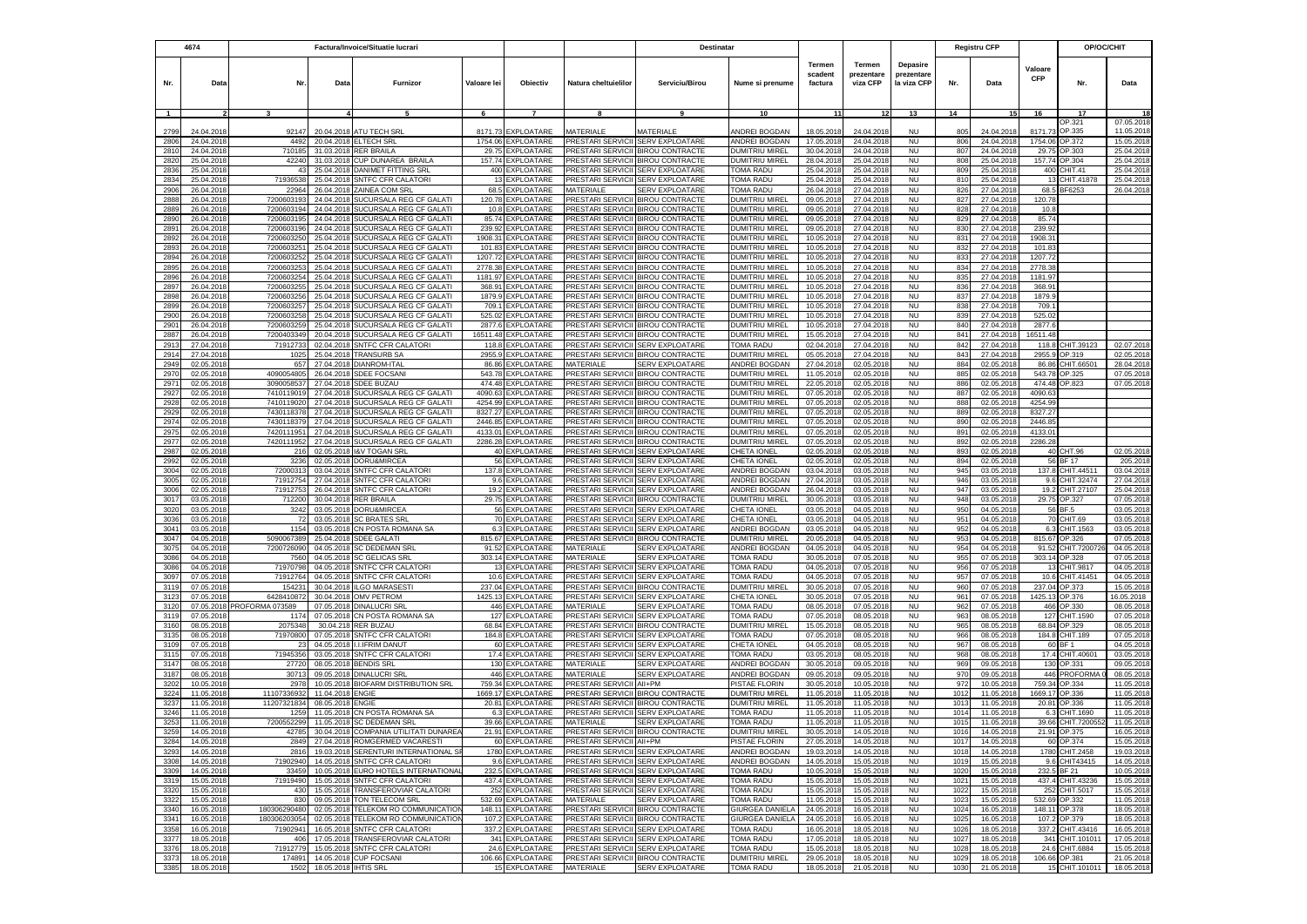|              | 4674                     | Factura/Invoice/Situatie lucrari |                          |                                                                    |                    | Destinatar                             |                                                                        |                                                                        |                                            |                                     |                                  | <b>Registru CFP</b>                   |              | OP/OC/CHIT               |                       |                                   |                          |
|--------------|--------------------------|----------------------------------|--------------------------|--------------------------------------------------------------------|--------------------|----------------------------------------|------------------------------------------------------------------------|------------------------------------------------------------------------|--------------------------------------------|-------------------------------------|----------------------------------|---------------------------------------|--------------|--------------------------|-----------------------|-----------------------------------|--------------------------|
| Nr.          | Data                     | Nr.                              | Data                     | <b>Furnizor</b>                                                    | Valoare lei        | Obiectiv                               | Natura cheltuielilor                                                   | Serviciu/Birou                                                         | Nume si prenume                            | <b>Termen</b><br>scadent<br>factura | Termen<br>prezentare<br>viza CFP | Depasire<br>prezentare<br>la viza CFP | Nr.          | Data                     | Valoare<br><b>CFP</b> | Nr.                               | Data                     |
|              |                          |                                  |                          |                                                                    |                    |                                        |                                                                        |                                                                        | 10                                         |                                     |                                  | 13                                    | 14           |                          | 16                    | 17                                |                          |
| 3412         | 21.05.201                | 71970801                         | 18.05.2018               | <b>SNTFC CFR CALATORI</b>                                          | 544.2              | EXPLOATARE                             |                                                                        | PRESTARI SERVICII SERV EXPLOATARE                                      | <b>TOMA RADU</b>                           | 18.05.201                           | 21.05.2018                       | <b>NU</b>                             | 1031         | 21.05.2018               | 544.2                 | CHIT.43254                        | 18.05.2018               |
| 3424<br>3425 | 21.05.201<br>21.05.201   | 1725<br>4163                     | 18.05.2018<br>21.05.201  | VALUE TELECOM SRL<br>ANAIDRO COMPANY SRI                           | 606.1              | 1455.87 EXPLOATARE<br>EXPLOATARE       | MATERIALE<br>MATERIALE                                                 | <b>SERV EXPLOATARE</b><br><b>SERV EXPLOATARE</b>                       | TOMA RADU<br><b><i>FOMA RADU</i></b>       | 17.06.201<br>21.05.201              | 21.05.2018<br>21.05.2018         | <b>NU</b><br><b>NU</b>                | 1032<br>1033 | 21.05.2018               | 1455.87<br>606.       | OP.388<br>P.380                   | 21.05.201<br>21.05.201   |
| 3410         | 21.05.201                | 403                              | 15.05.2018               | TRANSFEROVIAR CALATORI                                             | 69.8               | EXPLOATARE                             | PRESTARI SERVICII                                                      | <b>SERV EXPLOATARE</b>                                                 | <b>INDREI BOGDAN</b>                       | 15.05.201                           | 21.05.2018                       | <b>NU</b>                             | 1034         | 21.05.201<br>21.05.2018  | 69.8                  | CHIT.6410                         | 15.05.201                |
| 3463         | 22.05.201                | 16090                            | 15.05.2018               | <b>INTACT SERV SRL</b>                                             | 3570               | EXPLOATARE                             | PRESTARI SERVICII                                                      | <b>BIROU CONTRACTE</b>                                                 | <b>DUMITRIU MIREL</b>                      | 15.06.201                           | 22.05.2018                       | <b>NU</b>                             | 1038         | 22.05.2018               | 3570                  | OP.402                            | 30.05.201                |
| 3446         | 22.05.2018               | 71912780                         | 21.05.2018               | SNTFC CFR CALATORI                                                 | 9.6                | EXPLOATARE                             | PRESTARI SERVICII                                                      | <b>SERV EXPLOATARE</b>                                                 | OMA RADU                                   | 21.05.201                           | 22.05.2018                       | <b>NU</b>                             | 1039         | 22.05.2018               | 9.6                   | CHIT.42806                        | 21.05.201                |
| 3462         | 22.05.2018               | 10807763407                      | 09.05.201                | <b>ENGIE</b>                                                       |                    | 999.15 EXPLOATARE                      |                                                                        | PRESTARI SERVICII BIROU CONTRACTE                                      | DUMITRIU MIREI                             | 08.06.201                           | 22.05.2018                       | <b>NU</b>                             | 1040         | 22.05.2018               | 999.16                | OP.401                            | 30.05.201                |
| 3478         | 22.05.201                | 71912781                         | 22.05.201                | SNTFC CFR CALATORI                                                 |                    | 8 EXPLOATARE                           |                                                                        | PRESTARI SERVICII SERV EXPLOATARE                                      | TOMA RADU                                  | 22.05.201                           | 23.05.2018                       | <b>NU</b>                             | 1041         | 23.05.201                |                       | 8 CHIT.28954                      | 22.05.201                |
| 3477<br>3495 | 23.05.201<br>23.05.201   | 411<br>7192782                   | 21.05.201<br>23.05.201   | TRANSFEROVIAR CALATORI<br><b>SNTFC CFR CALATORI</b>                | 69.8<br>6.2        | <b>EXPLOATARE</b><br><b>EXPLOATARE</b> |                                                                        | PRESTARI SERVICII SERV EXPLOATARE<br>PRESTARI SERVICII SERV EXPLOATARE | <b><i>FOMA RADU</i></b><br>ANDREI BOGDAN   | 21.05.201<br>23.05.201              | 23.05.2018<br>24.05.2018         | <b>NU</b><br><b>NU</b>                | 1042<br>1043 | 23.05.201<br>24.05.201   | 6.3                   | 69.8 CHIT.6496<br>CHIT.27181      | 23.05.201<br>23.05.201   |
| 3526         | 24.05.201                | 36500                            | 22.05.201                | CONTINENTAL HOTELS                                                 | 237.93             | EXPLOATARE                             |                                                                        | PRESTARI SERVICII SERV EXPLOATARE                                      | ANDREI BOGDAN                              | 22.05.201                           | 24.05.201                        | <b>NU</b>                             | 1044         | 24.05.201                | 237.93                | <b>BF.14</b>                      | 22.05.201                |
| 3496         | 23.05.201                | 720040361                        | 21.05.201                | SUCURSALA REG CF GALATI                                            | 16511.48           | EXPLOATARE                             |                                                                        | PRESTARI SERVICII BIROU CONTRACTE                                      | DUMITRIU MIREL                             | 15.06.201                           | 24.05.2018                       | <b>NU</b>                             | 1045         | 24.05.2018               | 16511.48              |                                   |                          |
| 3497         | 23.05.201                | 7200603419                       | 21.05.201                | SUCURSALA REG CF GALATI                                            | 102.4              | <b>EXPLOATARE</b>                      |                                                                        | PRESTARI SERVICII BIROU CONTRACTE                                      | <b>DUMITRIU MIREL</b>                      | 05.06.201                           | 24.05.2018                       | <b>NU</b>                             | 1046         | 24.05.201                | 102.4                 |                                   |                          |
| 3498         | 23.05.201                | 7200603420                       | 21.05.2018               | SUCURSALA REG CF GALATI                                            |                    | 3.4 EXPLOATARE                         |                                                                        | PRESTARI SERVICII BIROU CONTRACTE                                      | DUMITRIU MIREL                             | 05.06.201                           | 24.05.2018                       | <b>NU</b>                             | 1047         | 24.05.2018               | 3.4                   |                                   |                          |
| 3499<br>3500 | 23.05.201<br>23.05.2018  | 720060342<br>7200603462          | 21.05.201<br>22.05.201   | SUCURSALA REG CF GALATI<br>SUCURSALA REG CF GALATI                 | 41.66<br>1759.56   | EXPLOATARE<br><b>EXPLOATARE</b>        |                                                                        | PRESTARI SERVICII BIROU CONTRACTE<br>PRESTARI SERVICII BIROU CONTRACTE | DUMITRIU MIREL<br>DUMITRIU MIREL           | 05.06.201<br>06.06.201              | 24.05.2018<br>24.05.2018         | <b>NU</b><br><b>NU</b>                | 1048<br>1049 | 24.05.2018<br>24.05.2018 | 41.66<br>1759.56      |                                   |                          |
| 3503         | 23.05.2018               | 7200603465                       | 22.05.201                | SUCURSALA REG CF GALATI                                            | 1840.25            | <b>EXPLOATARE</b>                      |                                                                        | PRESTARI SERVICII BIROU CONTRACTE                                      | DUMITRIU MIREL                             | 06.06.201                           | 24.05.2018                       | <b>NU</b>                             | 1050         | 24.05.2018               | 1840.25               |                                   |                          |
| 3504         | 23.05.2018               | 7200603466                       | 22.05.201                | SUCURSALA REG CF GALATI                                            | 897.61             | EXPLOATARE                             |                                                                        | PRESTARI SERVICII BIROU CONTRACTE                                      | DUMITRIU MIREI                             | 06.06.201                           | 24.05.2018                       | <b>NU</b>                             | 1051         | 24.05.2018               | 897.61                |                                   |                          |
| 3505         | 23.05.201                | 7200603467                       | 22.05.201                | SUCURSALA REG CF GALATI                                            | 2170.53            | EXPLOATARE                             |                                                                        | PRESTARI SERVICII BIROU CONTRACTE                                      | DUMITRIU MIREI                             | 06.06.201                           | 24.05.2018                       | <b>NU</b>                             | 1052         | 24.05.201                | 2170.53               |                                   |                          |
| 3506         | 23.05.201                | 7200603468                       | 22.05.201                | SUCURSALA REG CF GALAT                                             | 333.93             | EXPLOATARE                             |                                                                        | PRESTARI SERVICII BIROU CONTRACTE                                      | <b>DUMITRIU MIREL</b>                      | 06.06.201                           | 24.05.2018                       | <b>NU</b>                             | 1053         | 24.05.201                | 333.93                |                                   |                          |
| 3507         | 23.05.201<br>24.05.201   | 7200603469<br>7197080            | 22.05.201<br>22.05.20    | SUCURSALA REG CF GALATI<br>SNTFC CFR CALATOR                       | 501.48<br>14.2     | <b>EXPLOATARE</b><br><b>EXPLOATARE</b> | PRESTARI SERVICII                                                      | PRESTARI SERVICII BIROU CONTRACTE<br><b>SERV EXPLOATARE</b>            | DUMITRIU MIREL<br>ANDREI BOGDAN            | 06.06.201<br>22.05.20               | 24.05.2018<br>24.05.2018         | <b>NU</b><br><b>NU</b>                | 1054<br>1070 | 24.05.201<br>24.05.20    | 501.48<br>14.2        | CHIT.43256                        | 22.05.201                |
| 3522<br>3523 | 24.05.201                | 7197080                          | 23.05.201                | <b>SNTFC CFR CALATORI</b>                                          | 27.8               | EXPLOATARE                             | PRESTARI SERVICII                                                      | <b>SERV EXPLOATARE</b>                                                 | ANDREI BOGDAN                              | 23.05.201                           | 24.05.2018                       | <b>NU</b>                             | 1071         | 24.05.201                | 27.8                  | CHIT.9819                         | 23.05.201                |
| 3524         | 24.05.2018               | 7199013                          | 18.05.201                | SNTFC CFR CALATORI                                                 | 9.6                | <b>EXPLOATARE</b>                      | PRESTARI SERVICII                                                      | <b>SERV EXPLOATARE</b>                                                 | ANDREI BOGDAN                              | 18.05.201                           | 24.05.201                        | <b>NU</b>                             | 1072         | 24.05.201                | 9.6                   | CHIT.10293                        | 18.05.201                |
| 3555         | 22.05.2018               | 71990136                         | 22.05.201                | SNTFC CFR CALATORI                                                 | 46.9               | EXPLOATARE                             | PRESTARI SERVICII                                                      | SERV EXPLOATARE                                                        | ANDREI BOGDAN                              | 22.05.201                           | 29.05.2018                       | <b>NU</b>                             | 1073         | 29.05.2018               | 46.9                  | CHIT.10243                        | 22.05.201                |
| 3561         | 29.05.2018               | 101                              | 18.05.2018               | OLTYAN TRANS SRL                                                   | 600                | EXPLOATARE                             | PRESTARI SERVICII                                                      | <b>SERV EXPLOATARE</b>                                                 | TOMA RADU                                  | 18.05.201                           | 29.05.2018                       | <b>NU</b>                             | 1074         | 29.05.201                | 600                   | CHIT.96                           | 18.05.201                |
| 3562         | 29.05.201                |                                  | 21.05.201                | <b>HERUVIMIA IMPEX SRL</b>                                         | 800                | EXPLOATARE                             | PRESTARI SERVICII                                                      | SERV EXPLOATARE                                                        | <b><i>TOMA RADU</i></b>                    | 21.05.201                           | 29.05.2018                       | <b>NU</b>                             | 1075         | 29.05.201                | 800                   | :HIT.1                            | 21.05.201                |
| 3563<br>3628 | 29.05.201<br>30.05.2018  | 90<br>20180191                   | 24.05.201<br>30.05.2018  | DOBRENITA SRL<br><b>SC GAMI SRL</b>                                | 600<br>1514        | EXPLOATARE<br>EXPLOATARE               | PRESTARI SERVICII<br>MATERIALE                                         | SERV EXPLOATARE<br><b>SERV EXPLOATARE</b>                              | 'OMA RADU<br>OMA RADU                      | 24.05.201<br>29.06.201              | 29.05.201<br>30.05.2018          | <b>NU</b><br><b>NU</b>                | 1076<br>1077 | 29.05.201<br>30.05.2018  | 600<br>1514           | iF.8<br>OP.463                    | 24.05.201<br>22.06.201   |
| 3635         | 30.05.2018               | 105                              | 29.05.2018               | DATACABLU SRL-D                                                    | 428.4              | EXPLOATARE                             | MATERIALE                                                              | <b>SERV EXPLOATARE</b>                                                 | OMA RADU                                   | 26.06.201                           | 30.05.2018                       | <b>NU</b>                             | 1078         | 30.05.2018               |                       | 428.14 OP.411                     | 13.06.201                |
| 3652         | 31.05.2018               | 12013                            | 31.05.201                | MAR-INA PRODPREST SRL                                              | 1130.5             | EXPLOATARE                             | MATERIALE                                                              | SERV All+PM                                                            | <b>PISTAE FLORIN</b>                       | 31.05.201                           | 30.06.201                        | <b>NU</b>                             | 1079         | 31.05.201                | 1130.5                | P.460                             | 22.06.201                |
| 3704         | 04.06.2018               | 25884                            | 30.05.2018               | ELECTRICTELECOM DIISTRIBUT                                         | 49.89              | EXPLOATARE                             | <b>MATFRIALF</b>                                                       | <b>SERV EXPLOATARE</b>                                                 | <b><i>COMA RADU</i></b>                    | 30.05.201                           | 04.06.2018                       | <b>NU</b>                             | 1145         | 04.06.2018               | 49.89                 | CHIT.7024                         | 30.05.201                |
| 3703         | 04.06.201                | $131 -$                          | 30.05.201                | <b>TRANSURB SA</b>                                                 | 2948.34            | EXPLOATARE                             |                                                                        | PRESTARI SERVICII BIROU CONTRACTE                                      | DUMITRIU MIREL                             | 09.06.201                           | 04.06.2018                       | <b>NU</b>                             | 1146         | 04.06.201                | 2948.34               | OP.403                            | 04.06.201                |
| 3709         | 04.06.20                 | 7200031                          | 01.05.20                 | SNTFC CFR CALATORI                                                 | 174.9              | EXPLOATARE                             | PRESTARI SERVICII                                                      | <b>SERV EXPLOATARE</b>                                                 | OMA RADU                                   | 01.05.201                           | 04.06.201                        | <b>NU</b>                             | 1147         | 04.06.20                 | 174.                  | CHIT.44528                        | 01.05.201                |
| 3711<br>3723 | 04.06.201<br>04.06.201   | 7191275<br>81394                 | 30.04.201<br>31.05.201   | SNTFC CFR CALATORI<br><b>GERKON ELECTRO SRL</b>                    | 118.8<br>2034.09   | <b>EXPLOATARE</b><br><b>EXPLOATARE</b> | PRESTARI SERVICII<br><b>MATERIALE</b>                                  | <b>SERV EXPLOATARE</b><br><b>SERV EXPLOATARE</b>                       | OMA RADU<br>OMA RADU                       | 30.04.201<br>27.06.201              | 04.06.2018<br>04.06.2018         | <b>NU</b><br><b>NU</b>                | 1148<br>1149 | 04.06.201<br>04.06.201   | 118.8<br>2034.09      | CHIT.6883<br>OP.461               | 30.04.201<br>22.06.201   |
| 3715         | 04.06.201                | 712057                           | 31.05.201                | UNIVERSAL AURORA SA                                                | 1000               | EXPLOATARE                             | PRESTARI SERVICII                                                      | <b>SERV EXPLOATARE</b>                                                 | CHETA IONEI                                | 30.06.201                           | 04.06.201                        | NU                                    | 1150         | 04.06.201                | 1000                  | OP.462                            | 22.06.201                |
| 3742         | 04.06.201                | 7200603463                       | 22.05.2018               | SUCURSALA REG CF GALATI                                            | 1072.69            | EXPLOATARE                             |                                                                        | PRESTARI SERVICII BIROU CONTRACTE                                      | DUMITRIU MIREI                             | 06.06.201                           | 04.06.2018                       | <b>NU</b>                             | 1151         | 04.06.2018               | 1072.69               |                                   |                          |
| 3743         | 04.06.201                | 7200603464                       | 22.05.2018               | SUCURSALA REG CF GALATI                                            | 3018               | EXPLOATARE                             |                                                                        | PRESTARI SERVICII BIROU CONTRACTE                                      | DUMITRIU MIREL                             | 06.06.201                           | 04.06.2018                       | <b>NU</b>                             | 1152         | 04.06.2018               | 3018                  |                                   |                          |
| 3731         | 04.06.201                | 742011203                        | 30.05.201                | SUCURSALA REG CF GALATI                                            | 3427.82            | EXPLOATARE                             |                                                                        | PRESTARI SERVICII BIROU CONTRACTE                                      | DUMITRIU MIREL                             | 09.06.201                           | 04.06.2018                       | <b>NU</b>                             | 1153         | 04.06.201                | 3427.82               |                                   |                          |
| 3757<br>3758 | 04.06.201<br>04.06.2018  | 743011854<br>7410119193          | 30.05.201<br>30.05.201   | SUCURSALA REG CF GALATI<br>SUCURSALA REG CF GALATI                 | 5417.68<br>2576.25 | EXPLOATARE<br><b>EXPLOATARE</b>        |                                                                        | PRESTARI SERVICII BIROU CONTRACTE<br>PRESTARI SERVICII BIROU CONTRACTE | DUMITRIU MIREL<br>DUMITRIU MIREL           | 09.06.201<br>09.06.201              | 04.06.2018<br>04.06.2018         | <b>NU</b><br><b>NU</b>                | 1154<br>1155 | 04.06.2018<br>04.06.2018 | 5417.68<br>2576.25    |                                   |                          |
| 3700         | 04.06.2018               | 7420112035                       | 30.05.2018               | SUCURSALA REG CF GALATI                                            | 2121.65            | <b>EXPLOATARE</b>                      |                                                                        | PRESTARI SERVICII BIROU CONTRACTE                                      | DUMITRIU MIREI                             | 09.06.201                           | 04.06.2018                       | <b>NU</b>                             | 1156         | 04.06.2018               | 2121.65               |                                   |                          |
| 3759         | 04.06.201                | 7410119194                       | 30.05.201                | SUCURSALA REG CF GALATI                                            |                    | 3886.41 EXPLOATARE                     |                                                                        | PRESTARI SERVICII BIROU CONTRACTE                                      | <b>DUMITRIU MIREL</b>                      | 09.06.201                           | 04.06.2018                       | <b>NU</b>                             | 1157         | 04.06.201                | 3886.41               |                                   |                          |
| 3699         | 04.06.201                | 7430118546                       | 31.05.2018               | SUCURSALA REG CF GALATI                                            |                    | 1515.16 EXPLOATARE                     |                                                                        | PRESTARI SERVICII BIROU CONTRACTE                                      | <b>DUMITRIU MIREL</b>                      | 10.06.201                           | 04.06.2018                       | <b>NU</b>                             | 1158         | 04.06.201                | 1515.16               |                                   |                          |
| 3764         | 05.06.201                | 409005519                        | 30.05.201                | SDEE FOCSANI                                                       | 543.78             | EXPLOATARE                             |                                                                        | PRESTARI SERVICII BIROU CONTRACTE                                      | DUMITRIU MIREL                             | 24.06.201                           | 06.06.2018                       | <b>NU</b>                             | 1209         | 06.06.201                | 543.78                | OP.406                            | 11.06.2018               |
| 3824         | 06.06.201                | 509006801                        | 29.05.201                | <b>SDEE GALATI</b>                                                 | 815.67             | EXPLOATARE                             |                                                                        | PRESTARI SERVICII BIROU CONTRACTE                                      | DUMITRIU MIREL                             | 23.06.201                           | 06.06.201                        | <b>NU</b>                             | 1210         | 06.06.201                | 815.67                | OP.407                            | 11.06.201                |
| 3845<br>3842 | 06.06.201<br>06.06.201   | 155<br>6428427794                | 06.06.201<br>31.05.201   | CN POSTA ROMANA SA<br><b>OMV PETROM</b>                            | 114.4<br>2268.05   | EXPLOATARE<br><b>EXPLOATARE</b>        | COMBUSTIBIL                                                            | PRESTARI SERVICII SERV EXPLOATARE<br>SERV EXPLOATARE                   | ANDREI BOGDAN<br>CHETA IONEL               | 06.06.201<br>30.06.201              | 06.06.2018<br>06.06.201          | <b>NU</b><br><b>NU</b>                | 1211<br>1212 | 06.06.201<br>06.06.201   | 114.4<br>2268.0       | CHIT.206<br>P.459                 | 06.06.201<br>22.06.201   |
| 3843         | 06.06.2018               | 7200634633                       | 06.06.2018               | <b>DEDEMAN SRL</b>                                                 | 198.54             | EXPLOATARE                             | MATERIALE                                                              | SERV EXPLOATARE                                                        | TOMA RADU                                  | 06.06.201                           | 07.06.2018                       | <b>NU</b>                             | 1215         | 07.06.201                | 198.54                | CHIT.720063                       | 06.06.201                |
| 3860         | 07.06.2018               | 3090059072                       |                          | 31.05.2018 SDEE BUZAU                                              | 474.48             | EXPLOATARE                             |                                                                        | PRESTARI SERVICII BIROU CONTRACTE                                      | DUMITRIU MIREL                             | 25.06.201                           | 07.06.2018                       | <b>NU</b>                             | 1216         | 07.06.201                | 474.48                | OP.408                            | 11.06.201                |
| 3828         | 06.06.201                | 71427                            | 31.05.201                | <b>RER BRAILA</b>                                                  | 304.64             | EXPLOATARE                             |                                                                        | PRESTARI SERVICII BIROU CONTRACTE                                      | <b>DUMITRIU MIREL</b>                      | 30.06.201                           | 07.06.2018                       | <b>NU</b>                             | 1218         | 07.06.201                | 304.64                | REFUZAT LA                        | ARA                      |
| 3923         | 08.06.2018               | 118595                           | 08.06.2018               | <b>SC FRONTAL SRL</b>                                              | 53                 | EXPLOATARE                             | MATERIALE                                                              | <b>SERV EXPLOATARE</b>                                                 | <b>INDREI BOGDAN</b>                       | 08.06.201                           | 11.06.2018                       | <b>NU</b>                             | 1219         | 11.06.2018               | 53                    | BF 9810                           | 08.06.201                |
| 3924<br>3937 | 08.06.2018<br>11.06.2018 | 1662                             | 08.06.2018<br>08.06.2018 | RICAMBI AUTOMOBILI<br>MARCUTA JAN                                  | 112<br>500         | <b>EXPLOATARE</b><br>EXPLOATARE        | MATERIALE<br>PRESTARI SERVICII                                         | <b>SERV EXPLOATARE</b><br><b>SERV EXPLOATARE</b>                       | <b>INDREI BOGDAN</b><br><b>CHETA IONEL</b> | 08.06.201<br>08.06.201              | 11.06.2018<br>11.06.2018         | <b>NU</b><br><b>NU</b>                | 1220<br>1221 | 11.06.2018<br>11.06.2018 | 112<br>500            | CHIT.1421<br>BF <sub>2</sub>      | 08.06.201<br>08.06.201   |
| 3939         | 11.06.2018               | 2091093                          | 31.05.2018               | <b>RER BUZAU</b>                                                   | 68.84              | EXPLOATARE                             |                                                                        | PRESTARI SERVICII BIROU CONTRACTE                                      | DUMITRIU MIREL                             | 15.06.201                           | 11.06.2018                       | <b>NU</b>                             | 1222         | 11.06.2018               |                       | 68.84 OP.405                      | 11.06.2018               |
| 3940         | 11.06.201                | 7120587                          | 07.06.2018               | UNIVERSAL AURORA SA                                                | 416.22             | <b>EXPLOATARE</b>                      |                                                                        | PRESTARI SERVICII SERV EXPLOATARE                                      | CHETA IONEL                                | 07.07.201                           | 11.06.2018                       | <b>NU</b>                             | 1223         | 11.06.201                | 416.22                |                                   |                          |
| 3975         | 12.06.201                | 714409                           | 31.05.201                | <b>RER BRALA</b>                                                   | 29.75              | <b>EXPLOATARE</b>                      |                                                                        | PRESTARI SERVICII BIROU CONTRACTE                                      | DUMITRIU MIRE                              | 30.06.201                           | 12.06.2018                       | <b>NU</b>                             | 1224         | 12.06.201                |                       | 29.75 OP.410                      | 13.06.2018               |
| 4001         | 12.06.201                | 7199013                          | 05.06.201                | SNTFC CFR CALATORI                                                 | 6.2                | EXPLOATARE                             |                                                                        | PRESTARI SERVICII ISERV EXPLOATARE                                     | <b>TOMA RADU</b>                           | 05.06.201                           | 12.06.2018                       | <b>NU</b>                             | 1225         | 12.06.201                | 6.2                   | CHIT.4105                         | 6.                       |
| 3995         | 12.06.201                | 11507116087                      | 08.06.201                | <b>ENGIE</b>                                                       | 21.04              | <b>EXPLOATARE</b>                      | PRESTARI SERVICII                                                      | <b>BIROU CONTRACTE</b><br><b><i>SERV EXPLOATARE</i></b>                | <b>DUMITRIU MIREL</b><br>OMA RADU          | 13.07.201                           | 13.06.2018                       | <b>NU</b>                             | 1266         | 13.06.201                |                       | 21.04 OP.414                      | 14.06.2018               |
| 4012<br>4051 | 12.06.201<br>14.06.201   | 1645<br>142                      | 12.06.201<br>12.06.201   | <b>HTIS SRI</b><br>GARBEA V SRL                                    | 981<br>160         | EXPLOATARE<br><b>EXPLOATARE</b>        | MATERIALE<br>PRESTARI SERVICII                                         | <b>SERV EXPLOATARE</b>                                                 | ANDREI BOGDAN                              | 12.07.201<br>12.06.201              | 13.06.201<br>14.06.201           | <b>NU</b><br>NU                       | 1268<br>1269 | 13.06.201<br>14.06.201   | 981<br>160            | P.488<br>CHIT.124                 | 10.07.201<br>12.06.201   |
| 4053         | 14.06.2018               | 42819                            |                          | 31.05.2018 COMP DUNAREA BRAILA                                     |                    | 17.53 EXPLOATARE                       |                                                                        | PRESTARI SERVICII BIROU CONTRACTE                                      | DUMITRIU MIREL                             | 30.06.201                           | 14.06.2018                       | <b>NU</b>                             | 1270         | 14.06.2018               | 17.53                 | OP.422                            | 14.06.201                |
| 4058         | 14.06.2018               | 155734                           |                          | 31.05.2018 ILGO MARASESTI                                          |                    | 237.04 EXPLOATARE                      | PRESTARI SERVICII BIROU CONTRACTE                                      |                                                                        | <b>DUMITRIU MIREL</b>                      | 30.06.2018                          | 14.06.2018                       | <b>NU</b>                             | 1271         | 14.06.2018               |                       | 237.04 OP.421                     | 14.06.2018               |
| 4051         | 14.06.2018               | 310958                           |                          | 31.05.2018 COMP UTIL PUBL TG.OCNA                                  |                    | 43.32 EXPLOATARE                       | PRESTARI SERVICII BIROU CONTRACTE                                      |                                                                        | DUMITRIU MIREL                             | 30.06.2018                          | 14.06.2018                       | NU                                    | 1272         | 14.06.2018               |                       | 43.32 OP.413                      | 14.06.2018               |
| 4064         | 14.06.2018               | 199901225159                     |                          | 13.06.2018 DANTE INTERNATIONAL SA                                  |                    | 699.99 EXPLOATARE                      | MATERIALE                                                              | SERV EXPLOATARE                                                        | ANDREI BOGDAN                              | 13.06.2018                          | 14.06.2018                       | <b>NU</b>                             | 1273         | 14.06.2018               |                       | 699.99 OP.409                     | 11.06.2018               |
| 4065         | 14.06.2018               | 71902958                         | 14.06.2018               | SNTFC CFR CALATORI<br>TRANSFEROVIAR CALATORI                       |                    | 244.2 EXPLOATARE<br>341 EXPLOATARE     |                                                                        | PRESTARI SERVICII SERV EXPLOATARE<br>PRESTARI SERVICII SERV EXPLOATARE | ANDREI BOGDAN<br><b>ANDREI BOGDAN</b>      | 14.06.2018                          | 14.06.2018                       | <b>NU</b>                             | 1274         | 14.06.2018               |                       | 244.2 CHIT.3114                   | 14.06.2018               |
| 4066<br>4082 | 14.06.2018<br>14.06.2018 | 427<br>310351                    | 14.06.2018               | 31.05.2018 COMP UTIL PUBL TG.OCNA                                  |                    | 43.32 EXPLOATARE                       |                                                                        | PRESTARI SERVICII BIROU CONTRACTE                                      | <b>DUMITRIU MIREL</b>                      | 14.06.2018<br>30.06.2018            | 14.06.2018<br>14.06.2018         | <b>NU</b><br><b>NU</b>                | 1275<br>1276 | 14.06.2018<br>14.06.2018 |                       | 341 CHIT.6816<br>43.32 OP.413     | 14.06.2018<br>14.06.2018 |
| 4109         | 18.06.2018               | 176628                           |                          | 12.06.2018 COMP UTIL PUBL FOCSANI                                  |                    | 106.66 EXPLOATARE                      |                                                                        | PRESTARI SERVICII BIROU CONTRACTE                                      | <b>DUMITRIU MIREL</b>                      | 27.06.201                           | 19.06.2018                       | <b>NU</b>                             | 1277         | 19.06.201                |                       | 106.66 OP.451                     | 19.06.2018               |
| 4112         | 18.06.2018               | 18030831653                      | 01.06.2018               | TELEKOM RO COMMUNICATION                                           | 149.13             | EXPLOATARE                             |                                                                        | PRESTARI SERVICII BIROU CONTRACTE                                      | <b>DUMITRIU MIREL</b>                      | 25.06.201                           | 19.06.2018                       | <b>NU</b>                             | 1278         | 19.06.201                | 149.13                | OP.449                            | 19.06.201                |
| 4110         | 18.06.2018               | 180308222500                     |                          | 01.06.2018 TELEKOM RO COMMUNICATION                                |                    | 107.22 EXPLOATARE                      |                                                                        | PRESTARI SERVICII BIROU CONTRACTE                                      | <b>DUMITRIU MIREL</b>                      | 25.06.201                           | 19.06.2018                       | <b>NU</b>                             | 1279         | 19.06.2018               |                       | 107.22 OP.450                     | 19.06.201                |
| 4132         | 18.06.2018               | 71912802                         | 15.06.2018               | SNTFC CFR CALATORI                                                 |                    | 12.3 EXPLOATARE                        |                                                                        | PRESTARI SERVICII SERV EXPLOATARE                                      | ANDREI BOGDAN                              | 15.06.2018                          | 19.06.2018                       | <b>NU</b>                             | 1280         | 19.06.2018               | 12.3                  | CHIT.41457                        | 15.06.201                |
| 4134         | 18.06.2018               | 71912803<br>456                  | 18.06.2018               | SNTFC CFR CALATORI                                                 |                    | 13.6 EXPLOATARE                        | PRESTARI SERVICII SERV EXPLOATARE<br>PRESTARI SERVICII SERV EXPLOATARE |                                                                        | ANDREI BOGDAN                              | 18.06.2018                          | 19.06.2018                       | <b>NU</b>                             | 1281         | 19.06.2018               | 13.6                  | CHIT.36811                        | 18.06.2018               |
| 4124<br>4125 | 18.06.2018<br>18.06.2018 | 71919535                         |                          | 18.06.2018 TRANSFEROVIAR CALATORI<br>18.06.2018 SNTFC CFR CALATORI |                    | 252 EXPLOATARE<br>405.6 EXPLOATARE     | PRESTARI SERVICII SERV EXPLOATARE                                      |                                                                        | ANDREI BOGDAN<br>ANDREI BOGDAN             | 18.06.2018<br>18.06.2018            | 19.06.2018<br>19.06.2018         | <b>NU</b><br>NU                       | 1282<br>1283 | 19.06.2018<br>19.06.2018 |                       | 252 CHIT.4505<br>405.6 CHIT.45503 | 18.06.2018<br>18.06.2018 |
| 4139         | 18.06.2018               | 11207432414                      | 12.06.2018 ENGIE         |                                                                    |                    | 18.25 EXPLOATARE                       |                                                                        | PRESTARI SERVICII BIROU CONTRACTE                                      | <b>DUMITRIU MIREL</b>                      | 12.07.2018                          | 19.06.2018                       | <b>NU</b>                             | 1284         | 19.06.2018               |                       | 18.25 OP.452                      | 20.06.2018               |
| 4107         | 18.06.2018               | 71970811                         |                          | 15.06.2018 SNTFC CFR CALATORI                                      |                    | 511.8 EXPLOATARE                       |                                                                        | PRESTARI SERVICII SERV EXPLOATARE                                      | ANDREI BOGDAN                              | 15.06.2018                          | 19.06.2018                       | <b>NU</b>                             | 1285         | 19.06.2018               |                       | 511.8 CHIT.9821                   | 15.06.2018               |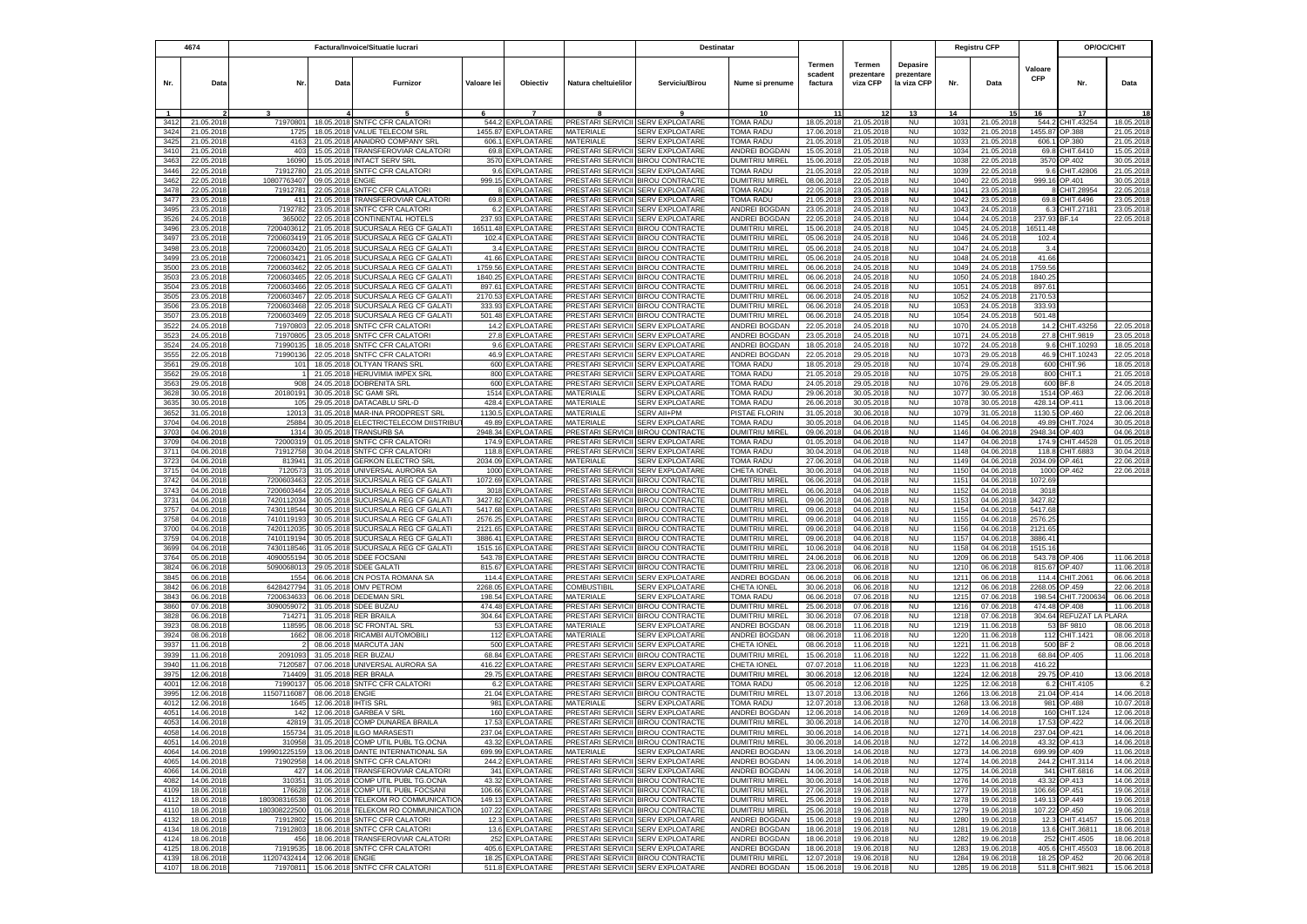|              | 4674                     | Factura/Invoice/Situatie lucrari |                          |                                                               |                    | Destinatar                             |                                        |                                                             |                                         | <b>Registru CFP</b>                 |                                  |                                              | OP/OC/CHIT   |                          |                       |                              |                        |
|--------------|--------------------------|----------------------------------|--------------------------|---------------------------------------------------------------|--------------------|----------------------------------------|----------------------------------------|-------------------------------------------------------------|-----------------------------------------|-------------------------------------|----------------------------------|----------------------------------------------|--------------|--------------------------|-----------------------|------------------------------|------------------------|
| Nr.          | Data                     | Nr                               | Data                     | Furnizor                                                      | Valoare lei        | Objectiv                               | Natura cheltuielilor                   | Serviciu/Birou                                              | Nume si prenume                         | <b>Termen</b><br>scadent<br>factura | Termen<br>prezentare<br>viza CFP | <b>Depasire</b><br>prezentare<br>la viza CFP | Nr.          | Data                     | Valoare<br><b>CFP</b> | Nr.                          | Data                   |
|              |                          |                                  |                          |                                                               |                    |                                        |                                        |                                                             |                                         |                                     |                                  | 13                                           | 14           |                          |                       | 17                           |                        |
| 4156         | 19.06.201                | 71925536                         | 19.06.2018               | <b>SNTFC CFR CALATOR</b>                                      | 43.2               | <b>EXPLOATARE</b>                      | PRESTARI SERVICII                      | <b>SERV EXPLOATARE</b>                                      | ANDREI BOGDAN                           | 19.06.2018                          | 19.06.2018                       | <b>NU</b>                                    | 1286         | 19.06.2018               | 43.2                  | CHIT.11587                   | 19.05.201              |
| 4185         | 20.06.201                | 71912807                         | 15.06.2018               | SNTFC CFR CALATORI                                            |                    | 9.6 EXPLOATARE                         |                                        | PRESTARI SERVICII SERV EXPLOATARE                           | TOMA RADU                               | 15.06.2018                          | 20.06.2018                       | <b>NU</b>                                    | 1287         | 20.06.201                | 9.6                   | CHIT.41458                   | 15.06.201              |
| 4237         | 21.06.201                | 446180076                        | 21.06.2018               | REWE GROUP                                                    | 43.96              | <b>XPLOATARE</b>                       | MATERIALE                              | <b>SERV EXPLOATARE</b>                                      | <b>INDREI BOGDAN</b>                    | 21.06.201                           | 21.06.201                        | <b>NU</b>                                    | 1288         | 21.06.201                | 43.96                 | BF.3993                      | 21.06.201              |
| 4230         | 21.06.2018               | 3820                             |                          | 20.06.2018 ECONVENABIL ONLINE SRL                             | 675                | EXPLOATARE                             | MATERIALE                              | <b>SERV EXPLOATARE</b>                                      | <b>TOMA RADU</b>                        | 20.06.201                           | 21.06.2018                       | <b>NU</b>                                    | 1289         | 21.06.2018               | 675                   | CHIT.342360                  | 21.06.201              |
| 4262<br>4263 | 22.06.2018<br>25.06.2018 | 71919539<br>71980846             | 21.06.2018               | <b>SNTFC CFR CALATORI</b><br>21.06.2018 SNTFC CFR CALATORI    | 25.15<br>25.9      | EXPLOATARE<br>EXPLOATARE               | PRESTARI SERVICII<br>PRESTARI SERVICII | <b>SERV EXPLOATARE</b><br><b>SERV EXPLOATARE</b>            | <b>TOMA RADU</b><br><b>TOMA RADU</b>    | 21.06.201<br>21.06.201              | 22.06.2018<br>25.06.2018         | <b>NU</b><br><b>NU</b>                       | 1290<br>1308 | 22.06.201<br>25.06.2018  | 25.15<br>25.9         | CHIT.45505<br>CHIT.12774     | 21.06.201<br>21.06.201 |
| 4266         | 22.06.2018               | 7200403847                       |                          | 22.06.2018 SUCURSALA REG CF GALATI                            | 16511.48           | <b>EXPLOATARE</b>                      |                                        | PRESTARI SERVICII BIROU CONTRACTE                           | DUMITRIU MIREL                          | 15.07.2018                          | 25.06.2018                       | <b>NU</b>                                    | 1309         | 25.06.2018               |                       |                              |                        |
| 4286         | 25.06.201                | 509006853                        |                          | 25.06.2018 SDEE GALATI                                        |                    | 815.67 EXPLOATARE                      |                                        | PRESTARI SERVICII BIROU CONTRACTE                           | DUMITRIU MIREL                          | 17.07.2018                          | 25.06.2018                       | <b>NU</b>                                    | 1310         | 25.06.201                |                       | OP.487                       | 09.07.201              |
| 4265         | 25.06.201                | 341                              | 21.06.2018               | <b>DORU SI MIRCEA</b>                                         |                    | 9 EXPLOATARE                           |                                        | PRESTARI SERVICII SERV EXPLOATARE                           | TOMA RADU                               | 21.06.201                           | 25.06.2018                       | <b>NU</b>                                    | 1311         | 25.06.201                |                       | BF.0002                      | 21.06.201              |
| 4267         | 22.06.201                | 720060362                        | 20.06.2018               | SUCURSALA REG CF GALAT                                        | 63.29              | <b>EXPLOATARE</b>                      | <b>PRESTARI SERVICII</b>               | <b>SERV EXPLOATARE</b>                                      | DUMITRIU MIREL                          | 05.07.201                           | 26.06.2018                       | <b>NU</b>                                    | 1316         | 26.06.201                | 63.29                 |                              |                        |
| 4268         | 22.06.201                | 720060362                        | 20.06.2018               | SUCURSALA REG CF GALATI                                       | 6.91               | EXPLOATARE                             | <b>PRESTARI SERVICII</b>               | <b>SERV EXPLOATARE</b>                                      | DUMITRIU MIREL                          | 05.07.201                           | 26.06.2018                       | <b>NU</b>                                    | 1317         | 26.06.201                | 6.91                  |                              |                        |
| 4269         | 22.06.2018               | 720060363                        | 20.06.2018               | SUCURSALA REG CF GALATI                                       | 60.7               | EXPLOATARE                             | <b>PRESTARI SERVICII</b>               | <b>SERV EXPLOATARE</b>                                      | DUMITRIU MIREL                          | 05.07.201                           | 26.06.2018                       | <b>NU</b>                                    | 1318         | 26.06.201                | 60.7                  |                              |                        |
| 4271         | 22.06.2018               | 7200603680                       | 21.06.2018               | SUCURSALA REG CF GALATI                                       | 468.69             | <b>EXPLOATARE</b>                      | PRESTARI SERVICII                      | <b>SERV EXPLOATARE</b>                                      | DUMITRIU MIREL                          | 05.07.2018                          | 26.06.2018                       | <b>NU</b>                                    | 1320         | 26.06.2018               | 468.69                |                              |                        |
| 4272         | 22.06.2018               | 7200603681                       |                          | 21.06.2018 SUCURSALA REG CF GALATI                            |                    | 21 EXPLOATARE                          |                                        | PRESTARI SERVICII SERV EXPLOATARE                           | DUMITRIU MIREL                          | 05.07.2018                          | 26.06.2018                       | NU                                           | 1321         | 26.06.2018               | 21                    |                              |                        |
| 4273         | 22.06.2018               | 720060368                        | 21.06.2018               | SUCURSALA REG CF GALATI                                       | 206.61             | EXPLOATARE                             |                                        | PRESTARI SERVICII SERV EXPLOATARE                           | DUMITRIU MIREL                          | 05.07.2018                          | 26.06.201                        | <b>NU</b>                                    | 1322         | 26.06.2018               | 206.61                |                              |                        |
| 4274<br>4275 | 22.06.2018<br>22.06.2018 | 7200603683<br>7200603684         | 21.06.2018               | SUCURSALA REG CF GALATI<br>21.06.2018 SUCURSALA REG CF GALATI | 212.48             | <b>EXPLOATARE</b><br>412.85 EXPLOATARE | <b>PRESTARI SERVICII</b>               | <b>SERV EXPLOATARE</b><br>PRESTARI SERVICII SERV EXPLOATARE | DUMITRIU MIREL<br>DUMITRIU MIREL        | 05.07.2018<br>06.07.2018            | 26.06.2018<br>26.06.2018         | <b>NU</b><br><b>NU</b>                       | 1323<br>1324 | 26.06.201<br>26.06.201   | 212.48<br>412.85      |                              |                        |
| 4276         | 22.06.2018               | 7200603685                       |                          | 21.06.2018 SUCURSALA REG CF GALATI                            | 131.65             | <b>EXPLOATARE</b>                      | PRESTARI SERVICII                      | <b>SERV EXPLOATARE</b>                                      | DUMITRIU MIREL                          | 06.07.2018                          | 26.06.2018                       | <b>NU</b>                                    | 1325         | 26.06.201                | 131.65                |                              |                        |
| 4277         | 22.06.201                | 7200603686                       |                          | 21.06.2018 SUCURSALA REG CF GALATI                            | 39.04              | <b>EXPLOATARE</b>                      | PRESTARI SERVICII                      | <b>SERV EXPLOATARE</b>                                      | DUMITRIU MIREL                          | 06.07.201                           | 26.06.2018                       | <b>NU</b>                                    | 1326         | 26.06.201                | 39.04                 |                              |                        |
| 4270         | 22.06.2018               | 7200603631                       |                          | 20.06.2018 SUCURSALA REG CF GALATI                            |                    | 173.97 EXPLOATARE                      |                                        | PRESTARI SERVICII SERV EXPLOATARE                           | DUMITRIU MIREL                          | 05.07.2018                          | 26.06.2018                       | <b>NU</b>                                    | 1319         | 26.06.201                | 173.97                |                              |                        |
| 4296         | 25.06.201                | 148                              | 20.06.2018               | SC CARBEA V. SRL                                              |                    | 160 EXPLOATARE                         | PRESTARI SERVICII                      | <b>SERV EXPLOATARE</b>                                      | <b>DINCA LAVINIU</b>                    | 20.06.201                           | 26.06.201                        | <b>NU</b>                                    | 1328         | 26.06.201                | 160                   | CHIT 130                     | 20.06.201              |
| 4314         | 25.06.201                | 1712                             | 25.06.201                | CN POSTA ROMANA SA                                            | 14.6               | EXPLOATARE                             | PRESTARI SERVICII                      | <b>SERV EXPLOATARE</b>                                      | DINCA LAVINIU                           | 25.06.201                           | 26.06.201                        | <b>NU</b>                                    | 1327         | 26.06.201                | 14.6                  | CHIT.000022                  | 25.06.20               |
| 4348         | 27.06.201                | 70                               | 27.06.201                | ANCORA SCM                                                    | 220.15             | EXPLOATARE                             | MATERIALE                              | <b>SERV EXPLOATARE</b>                                      | TOMA RADU                               | 27.07.201                           | 27.06.201                        | <b>NU</b>                                    | 1330         | 27.06.201                | 220.1                 | OP.525                       | 16.07.201              |
| 4383         | 28.06.201                | 742011212                        | 26.06.201                | SUCURSALA REG CF GALATI                                       | 3246.89            | EXPLOATARE                             | <b>PRESTARI SERVIC</b>                 | <b>SERV EXPLOATARE</b>                                      | <b>DUMITRIU MIREL</b>                   | 06.07.201                           | 28.06.2018                       | <b>NU</b>                                    | 1331         | 28.06.201                | 3246.8                |                              |                        |
| 4384         | 28.06.201                | 7410119349                       | 26.06.201                | SUCURSALA REG CF GALATI                                       | 3777.61            | <b>XPLOATARE</b>                       | <b>PRESTARI SERVICII</b>               | SERV EXPLOATARE                                             | DUMITRIU MIREL                          | 06.07.201                           | 28.06.2018                       | <b>NU</b>                                    | 1332         | 28.06.201                | 3777.6                |                              |                        |
| 4385         | 28.06.201                | 7430118708                       | 28.06.201                | SUCURSALA REG CF GALATI                                       | 1201.45            | <b>XPLOATARE</b>                       | PRESTARI SERVICII<br>PRESTARI SERVICII | <b>SERV EXPLOATARE</b>                                      | DUMITRIU MIREL                          | 08.07.201                           | 28.06.2018                       | <b>NU</b><br><b>NU</b>                       | 1333<br>1334 | 28.06.201                | 1201.4                |                              |                        |
| 4386<br>4387 | 28.06.201<br>28.06.201   | 7420112121<br>7410119350         | 26.06.201<br>26.06.201   | SUCURSALA REG CF GALATI<br>SUCURSALA REG CF GALATI            | 2542.97<br>4009.18 | EXPLOATARE<br><b>XPLOATARE</b>         | PRESTARI SERVICII                      | SERV EXPLOATARE<br><b>SERV EXPLOATARE</b>                   | DUMITRIU MIREL<br><b>DUMITRIU MIREL</b> | 06.07.2018<br>06.07.201             | 28.06.2018<br>28.06.201          | <b>NU</b>                                    | 1335         | 28.06.201<br>28.06.201   | 2542.9<br>4009.1      |                              |                        |
| 4388         | 28.06.201                | 7430118706                       | 28.06.2018               | SUCURSALA REG CF GALATI                                       | 3692.97            | <b>XPLOATARE</b>                       | PRESTARI SERVICII                      | SERV EXPLOATARE                                             | DUMITRIU MIREI                          | 08.07.201                           | 28.06.201                        | <b>NU</b>                                    | 1336         | 28.06.201                | 3692.9                |                              |                        |
| 4408         | 29.06.2018               | 1564                             | 27.06.2018               | <b>TRANSURB SA</b>                                            | 2962.52            | EXPLOATARE                             | PRESTARI SERVICII                      | <b>BIROU CONTRACTE</b>                                      | DUMITRIU MIREL                          | 07.07.2018                          | 29.06.2018                       | <b>NU</b>                                    | 1337         | 29.06.201                | 2962.52               |                              |                        |
| 4418         | 29.06.2018               | 11972                            |                          | 27.06.2018 DNS BIROTICA                                       | 111.15             | EXPLOATARE                             | <b>MATFRIALE</b>                       | <b>SERV EXPLOATARE</b>                                      | <b>ANDREI BOGDAN</b>                    | 27.07.201                           | 02.07.2018                       | <b>NU</b>                                    | 1388         | 02.07.201                | 111.1!                |                              |                        |
| 4449         | 02.07.2018               | 4090055500                       |                          | 28.06.2018 SDEE FOCSANI                                       | 543.78             | EXPLOATARE                             | <b>PRESTARI SERVICII</b>               | <b>BIROU CONTRACTE</b>                                      | DUMITRIU MIREL                          | 13.07.201                           | 02.07.2018                       | <b>NU</b>                                    | 1389         | 02.07.201                | 543.78                | OP.486                       | 09.07.201              |
| 4590         | 04.07.2018               | 6428444885                       |                          | 30.06.2018 OMV PETROM                                         | 1673.16            | EXPLOATARE                             | <b>COMBUSTIBIL</b>                     | <b>SERV EXPLOATARE</b>                                      | CHETA IONEL                             | 30.07.2018                          | 05.07.2018                       | <b>NU</b>                                    | 1449         | 05.07.2018               | 1673.16               | OP.523                       | 15.07.201              |
| 4603         | 04.07.201                | 442                              |                          | 03.07.2018 MBA CONSULT SRL                                    | 450                | EXPLOATARE                             | PRESTARI SERVICII                      | <b>SERV EXPLOATARE</b>                                      | TOMA RADU                               | 02.08.201                           | 05.07.2018                       | <b>NU</b>                                    | 1450         | 05.07.201                | 450                   | OP 565                       | 01.08.201              |
| 4586         | 04.07.201                | 15704                            | 30.06.2018               | <b>SC ILGO SRL</b>                                            | 237.04             | <b>EXPLOATARE</b>                      | PRESTARI SERVICII                      | <b>BIROU CONTRACTE</b>                                      | DUMITRIU MIREL                          | 30.07.201                           | 05.07.201                        | <b>NU</b>                                    | 1451         | 05.07.201                | 237.04                | OP.526                       | 16.07.201              |
| 4579         | 04.07.201                | 309005950                        | 29.06.2018               | <b>SDEE BUZAU</b>                                             | 474.48             | <b>EXPLOATARE</b>                      | PRESTARI SERVICII                      | <b>BIROU CONTRACTE</b>                                      | DUMITRIU MIREL                          | 24.07.201                           | 05.07.2018                       | <b>NU</b>                                    | 1452         | 05.07.201                | 474.48                | OP.528                       | 16.07.201              |
| 4600<br>4584 | 04.07.201                | 771                              | 04.07.2018               | <b>SC GELIVAS SRI</b>                                         | 122.57             | <b>XPLOATARE</b>                       | MATERIALE                              | <b>SERV EXPLOATARE</b>                                      | ANDREI BOGDAN<br><b>ANDREI BOGDAN</b>   | 03.08.201                           | 05.07.2018                       | <b>NU</b><br>NU                              | 1453<br>1454 | 05.07.201                | 122.57                | OP.566                       | 01.08.201              |
| 4585         | 04.07.2018<br>04.07.2018 | 13566<br>8152648                 |                          | 04.07.2018 CORSAR ONLINE SRL<br>03.07.2018 PC GARAGE          | 1240.2<br>1079.99  | <b>XPLOATARE</b><br>EXPLOATARE         | MATERIALE<br>MATERIALE                 | SERV EXPLOATARE<br>SERV EXPLOATARE                          | ANDREI BOGDAN                           | 06.07.201<br>06.07.2018             | 05.07.2018<br>05.07.2018         | <b>NU</b>                                    | 1455         | 05.07.201<br>05.07.2018  | 1240.<br>1079.99      |                              |                        |
| 4628         | 05.07.2018               | 8889                             |                          | 03.07.2018 ATU TECH SRL                                       |                    | 4941.98 EXPLOATARE                     | MATERIALE                              | <b>SERV EXPLOATARE</b>                                      | ANDREI BOGDAN                           | 06.07.2018                          | 05.07.2018                       | NU                                           | 1456         | 05.07.2018               | 4941.98               |                              |                        |
| 4616         | 05.07.2018               | 409                              |                          | 04.07.208 POLITES ONLINE                                      | 306                | EXPLOATARE                             | MATERIALE                              | <b>SERV EXPLOATARE</b>                                      | ANDREI BOGDAN                           | 06.07.2018                          | 05.07.201                        | <b>NU</b>                                    | 1457         | 05.07.201                | 306                   |                              |                        |
| 4633         | 05.07.2018               | 120218                           |                          | 04.07.2018 DNS BIROTICA                                       | 408.05             | <b>EXPLOATARE</b>                      | MATERIALE                              | SERV EXPLOATARE                                             | <b>INDREI BOGDAN</b>                    | 03.08.201                           | 05.07.2018                       | <b>NU</b>                                    | 1458         | 05.07.2018               | 408.05                | OP.567                       | 01.08.201              |
| 4504         | 02.07.2018               | 183                              |                          | 02.07.2018 POSTA ROMANA                                       |                    | 7.8 EXPLOATARE                         | PRESTARI SERVICII                      | <b>SERV EXPLOATARE</b>                                      | DINCA LAVINIU                           | 02.07.201                           | 05.07.2018                       | <b>NU</b>                                    | 1459         | 05.07.2018               | 7.8                   | CHIT.2361                    | 02.07.201              |
| 4448         | 02.07.2018               | 34                               |                          | 28.06.2018 PINEXPORT                                          |                    | 300 EXPLOATARE                         | PRESTARI SERVICII                      | <b>SERV EXPLOATARE</b>                                      | DINCA LAVINIU                           | 28.06.201                           | 05.07.2018                       | <b>NU</b>                                    | 1460         | 05.07.2018               | 300                   | CHIT.123                     | 28.06.201              |
| 4447         | 02.07.2018               | 35                               |                          | 28.06.2018 PINEXPORT                                          |                    | 300 EXPLOATARE                         | PRESTARI SERVICII                      | <b>SERV EXPLOATARE</b>                                      | DINCA LAVINIU                           | 28.06.2018                          | 05.07.2018                       | <b>NU</b>                                    | 1461         | 05.07.2018               | 300                   | CHIT.124                     | 28.06.201              |
| 4621         | 04.07.2018               | 1829                             |                          | 04.07.2018 POSTA ROMANA                                       |                    | 127 EXPLOATARE                         |                                        | PRESTARI SERVICII SERV EXPLOATARE                           | DINCA LAVINIU                           | 04.07.2018                          | 05.07.2018                       | <b>NU</b>                                    | 1462         | 05.07.2018               | 127                   | CHIT.2413                    | 04.07.201              |
| 4639<br>4592 | 05.07.201<br>04.07.201   | 7511<br>7191281                  | 04.07.2018<br>29.06.201  | TEHNO ELECTRIC SRL<br>SNTFC CFR CALATOR                       | 9.6                | 51.43 EXPLOATARE<br><b>EXPLOATARE</b>  | MATERIALE<br><b>PRESTARI SERVICII</b>  | <b>SERV EXPLOATARE</b><br><b>SERV EXPLOATARE</b>            | <b>DINCA LAVINIU</b><br>ANDREI BOGDAN   | 05.07.201<br>29.06.201              | 05.07.201<br>05.07.2018          | <b>NU</b><br><b>NU</b>                       | 1463<br>1464 | 05.07.201<br>05.07.201   | 51.43<br>9.6          | CHIT 45406<br>CHIT.37352     | 04.07.201<br>29.06.201 |
| 4646         | 05.07.201                | 7190296                          | 03.07.2018               | <b>SNTFC CFR CALATOR</b>                                      | 9.6                | EXPLOATARE                             | <b>PRESTARI SERVICII</b>               | <b>SERV EXPLOATARE</b>                                      | ANDREI BOGDAN                           | 03.07.201                           | 05.07.2018                       | <b>NU</b>                                    | 1465         | 05.07.201                | 9.6                   | CHIT.31143                   | 03.07.201              |
| 4674         | 06.07.2018               | 71633                            |                          | 30.06.2018 RER BRAILA                                         | 29.75              | EXPLOATARE                             | PRESTARI SERVICII                      | <b>BIROU CONTRACTE</b>                                      | DUMITRIU MIREL                          | 30.07.201                           | 09.07.2018                       | <b>NU</b>                                    | 1468         | 09.07.2018               | 29.75                 | OP.527                       | 16.07.201              |
| 4671         | 06.07.2018               | 12029                            | 05.07.2018               | <b>DNS BIROTICA SRL</b>                                       | 21.24              | EXPLOATARE                             | MATERIALE                              | SERV EXPLOATARE                                             | ANDREI BOGDAN                           | 04.08.201                           | 09.07.2018                       | <b>NU</b>                                    | 1469         | 09.07.2018               | 21.24                 | OP.567                       | 01.08.201              |
| 4708         | 09.07.2018               | 10410548499                      | 06.07.2018 ENGIE         |                                                               |                    | -4.12 EXPLOATARE                       |                                        | PRESTARI SERVICII BIROU CONTRACTE                           | DUMITRIU MIREL                          | 06.08.2018                          | 09.07.2018                       | <b>NU</b>                                    | 1470         | 09.07.2018               | $-4.12$               |                              |                        |
| 4672         | 06.07.2018               | 210696                           | 30.06.2018               | <b>RER BUZAU</b>                                              | 68.84              | <b>XPLOATARE</b>                       | PRESTARI SERVICII                      | <b>SERV EXPLOATARE</b>                                      | ANDREI BOGDAN                           | 15.07.201                           | 10.07.201                        | <b>NU</b>                                    | 1471         | 10.07.2018               | 68.84                 | OP.489                       | 10.07.201              |
| 4700         | 09.07.2018               | 71912823                         | 05.07.2018               | <b>SNTFC CFR CALATORI</b>                                     | 17.6               | EXPLOATARE                             | <b>PRESTARI SERVICII</b>               | <b>SERV EXPLOATARE</b>                                      | <b>TOMA RADU</b>                        | 05.07.2018                          | 10.07.2018                       | <b>NU</b>                                    | 1472         | 10.07.2018               | 17.6                  | CHIT.38223                   | 05.07.201              |
| 4701         | 09.07.2018               | 71912820                         |                          | 04.07.2018 SNTFC CFR CALATORI                                 | 28.4               | <b>EXPLOATARE</b>                      | PRESTARI SERVICII                      | <b>SERV EXPLOATARE</b>                                      | <b>TOMA RADU</b>                        | 04.07.2018                          | 10.07.2018                       | <b>NU</b>                                    | 1473         | 10.07.2018               | 28.4                  | CHIT.36814                   | 04.07.201              |
| 4833         | 12.07.2018               | 311465                           |                          | 30.06.2018 CUP TG OCNA                                        | 43.32              | EXPLOATARE                             | PRESTARI SERVICII                      | <b>BIROU CONTRACTE</b>                                      | DUMITRIU MIREL                          | 30.07.201                           | 12.07.2018                       | <b>NU</b>                                    | 1475         | 12.07.2018               | 43.32                 | OP.529                       | 16.07.201              |
| 4814         | 12.07.2018               | 180310256905                     | 01.07.2018               | TELEKOM RO COMMUNICATIOI                                      | 106.98             | EXPLOATARE                             | PRESTARI SERVICII                      | <b>BIROU CONTRACTE</b>                                      | DUMITRIU MIREL                          | 23.07.2018                          | 12.07.2018                       | <b>NU</b>                                    | 1476         | 12.07.2018               | 106.98                | OP.530                       | 16.07.201              |
| 4813<br>4767 | 12.07.2018<br>11.07.201  | 18031034672<br>12124             | 01.07.2018<br>04.07.2018 | TELEKOM RO COMMUNICATION<br><b>IMPACT ADERTISING</b>          | 134.83<br>688.72   | EXPLOATARE<br>EXPLOATARE               | MATERIALE                              | PRESTARI SERVICII BIROU CONTRACTE<br><b>SERV EXPLOATARE</b> | DUMITRIU MIREL<br>TOMA RADU             | 23.07.2018<br>11.07.201             | 12.07.2018<br>12.07.201          | <b>NU</b><br><b>NU</b>                       | 1477<br>1518 | 12.07.2018<br>12.07.201  | 134.93<br>688.72      | OP.531<br>OP.493             | 16.07.201<br>12.07.201 |
| 4860         | 13.07.201                | 4413                             | 30.06.2018               | CUP DUNAREA BRAILA                                            | 17.53              | <b>EXPLOATARE</b>                      | PRESTARI SERVICII                      | <b>BIROU CONTRACTE</b>                                      | DUMITRIU MIREL                          | 28.07.201                           | 13.07.201                        | <b>NU</b>                                    | 1519         | 13.07.201                | 17.53                 | OP.532                       | 16.07.201              |
| 4850         | 12.07.201                | 17831                            | 09.07.201                | <b>CUP DUNAREA FOCSAN</b>                                     | 106.6              | EXPLOATARE                             | <b>PRESTARI SERVICII</b>               | <b>BIROU CONTRACTE</b>                                      | DUMITRIU MIREL                          | 28.07.201                           | 13.07.2018                       | <b>NU</b>                                    | 1520         | 13.07.201                | 106.66                | OP.522                       | 16.07.201              |
| 4871         | 13.07.201                | 201851                           | 05.02.2018               | MIORITICA TRAVEL SRL                                          | 3135.44            | EXPLOATARE                             | <b>PRESTARI SERVICII</b>               | <b>SERV EXPLOATARE</b>                                      | CHETA IONEI                             | 05.02.201                           | 16.07.201                        | <b>NU</b>                                    | 1521         | 16.07.201                | 3135.44               | <b>HIT</b>                   | 13.06.201              |
| 4870         | 13.07.2018               | 53460                            |                          | 07.07.2018 GRUP PETROL MARIN SA                               |                    | 735 EXPLOATARE                         |                                        | PRESTARI SERVICII SERV EXPLOATARE                           | CHETA IONEL                             | 07.07.2018                          | 16.07.2018                       | <b>NU</b>                                    | 1522         | 16.07.201                | 735                   | BF 6196                      | 07.07.201              |
| 4870         | 13.07.2018               | 53443                            |                          | 26.06.2018 GRUP PETROL MARIN SA                               |                    | 148.5 EXPLOATARE                       | PRESTARI SERVICII SERV EXPLOATARE      |                                                             | CHETA IONEL                             | 26.06.2018                          | 16.07.2018                       | <b>NU</b>                                    | 1523         | 16.07.2018               | 148.5                 | BF 5732                      | 26.06.2018             |
| 4498         | 02.07.2018               | 5243                             |                          | 21.06.2018 SC STAR TOUR SRL                                   |                    | 680.92 EXPLOATARE                      | PRESTARI SERVICII SERV EXPLOATARE      |                                                             | CHETA IONEL                             | 21.06.2018                          | 16.07.2018                       | <b>NU</b>                                    | 1524         | 16.07.2018               | 680.92 BF 1           |                              | 21.06.2018             |
| 4824         | 12.07.2018               | 883                              |                          | 23.06.2018 SOKRATISILIADIS GRECIA                             |                    | 1575.65 EXPLOATARE                     |                                        | PRESTARI SERVICII SERV EXPLOATARE                           | CHETA IONEL                             | 23.06.2018                          | 16.07.2018                       | <b>NU</b>                                    | 1525         | 16.07.2018               | 1575.65               | CHIT.883                     | 23.06.2018             |
| 4433         | 02.07.2018               | 71925535                         |                          | 19.06.2018 SNTFC CFR CALATORI                                 |                    | 54 EXPLOATARE                          |                                        | PRESTARI SERVICII SERV EXPLOATARE                           | CHETA IONEL                             | 19.06.2018                          | 16.07.2018                       | <b>NU</b>                                    | 1526         | 16.07.2018               |                       | 54 CHIT.11586                | 19.06.2018             |
| 4435         | 02.07.2018               | 71925531                         |                          | 31.05.2018 SNTFC CFR CALATORI                                 |                    | 118.8 EXPLOATARE                       |                                        | PRESTARI SERVICII SERV EXPLOATARE                           | CHETA IONEL                             | 31.05.2018                          | 16.07.2018                       | <b>NU</b>                                    | 1527         | 16.07.2018               | 118.8                 | CHIT.11584                   | 31.05.2018             |
| 4414         | 29.06.2018               | 72000335                         |                          | 07.06.2018 SNTFC CFR CALATORI                                 |                    | 174.9 EXPLOATARE                       |                                        | PRESTARI SERVICII SERV EXPLOATARE                           | CHETA IONEL                             | 07.06.2018                          | 16.07.2018                       | <b>NU</b>                                    | 1528         | 16.07.2018               | 174.9                 | CHIT.44560                   | 07.06.2018             |
| 4937         | 16.07.2018               | 158                              |                          | 12.07.2018 SC GARBEA SRL<br>12.07.2018 SC DIPOL CONNECT SRL   |                    | 320 EXPLOATARE                         |                                        | PRESTARI SERVICII SERV EXPLOATARE                           | CHETA IONEL<br>CHETA IONEL              | 12.07.2018                          | 16.07.2018                       | <b>NU</b>                                    | 1529         | 16.07.2018               |                       | 320 CHIT.137                 | 12.07.201              |
| 4863<br>4902 | 13.07.2018<br>16.07.2018 | 1823                             |                          | 13.07.2018 SC TERMO SEALING SRL                               |                    | 678.55 EXPLOATARE<br>1185 EXPLOATARE   | MATERIALE<br>MATERIALE                 | <b>SERV EXPLOATARE</b><br>SERV EXPLOATARE                   | CHETA IONEL                             | 12.07.2018<br>12.08.2018            | 16.07.2018<br>16.07.2018         | <b>NU</b><br><b>NU</b>                       | 1530<br>1531 | 16.07.2018<br>16.07.2018 | 1185                  | 678.55 OP.PROFORMA<br>OP.568 | 01.08.201              |
| 4818         | 12.07.2018               | 12206                            |                          | 10.07.2018 SECURITY SEVICE &COMMUNIC                          |                    | 666.4 EXPLOATARE                       | MATERIALE                              | <b>SERV EXPLOATARE</b>                                      | CHETA IONEL                             | 10.07.2018                          | 16.07.2018                       | <b>NU</b>                                    | 1532         | 16.07.2018               | 666.4                 | OP. PROFOR                   | 10.07.201              |
| 4943         | 17.07.2018               | 71970819                         |                          | 16.07.2018 SNTFC CFR CALATORI                                 |                    | 500.4 EXPLOATARE                       |                                        | PRESTARI SERVICII SERV EXPLOATARE                           | CHETA IONEL                             | 16.07.2018                          | 17.07.2018                       | <b>NU</b>                                    | 1533         | 17.07.2018               | 500.4                 | CHIT.32563                   | 16.07.2018             |
| 4970         | 17.07.2018               | 10608603880                      |                          | 12.07.2018 ENGIE SRL                                          |                    | 263.63 EXPLOATARE                      |                                        | PRESTARI SERVICII BIROU CONTRACTE                           | <b>DUMITRIU MIREL</b>                   | 13.08.2018                          | 18.07.2018                       | <b>NU</b>                                    | 1534         | 18.07.2018               | 263.63                | OP 564                       | 01.08.2018             |
| 5021         | 18.07.2018               | 71919564                         |                          | 18.06.2018 SNTFC CFR CALATORI                                 |                    | 405.6 EXPLOATARE                       |                                        | PRESTARI SERVICII SERV EXPLOATARE                           | CHETA IONEL                             | 18.06.2018                          | 19.07.2018                       | <b>NU</b>                                    | 1535         | 19.07.2018               | 405.6                 | CHIT.32690                   | 18.07.2018             |
| 5024         | 18.06.2018               | 479                              |                          | 18.07.2018 TRANSFEROVIAR CALATORI                             |                    | 252 EXPLOATARE                         | PRESTARI SERVICII SERV EXPLOATARE      |                                                             | <b>CHETA IONEL</b>                      | 18.07.2018                          | 19.07.2018                       | <b>NU</b>                                    | 1536         | 19.07.2018               | 252                   | CHIT.5739                    | 18.07.2018             |
| 5031         | 18.07.2018               | 84                               |                          | 17.07.2018 SC ELTECH SRL                                      |                    | 766.36 EXPLOATARE                      |                                        | PRESTARI SERVICII SERV EXPLOATARE                           | CHETA IONEL                             | 16.08.2018                          | 19.07.2018                       | <b>NU</b>                                    | 1537         | 19.07.2018               |                       | 766.36 OP.579                | 10.08.2018             |